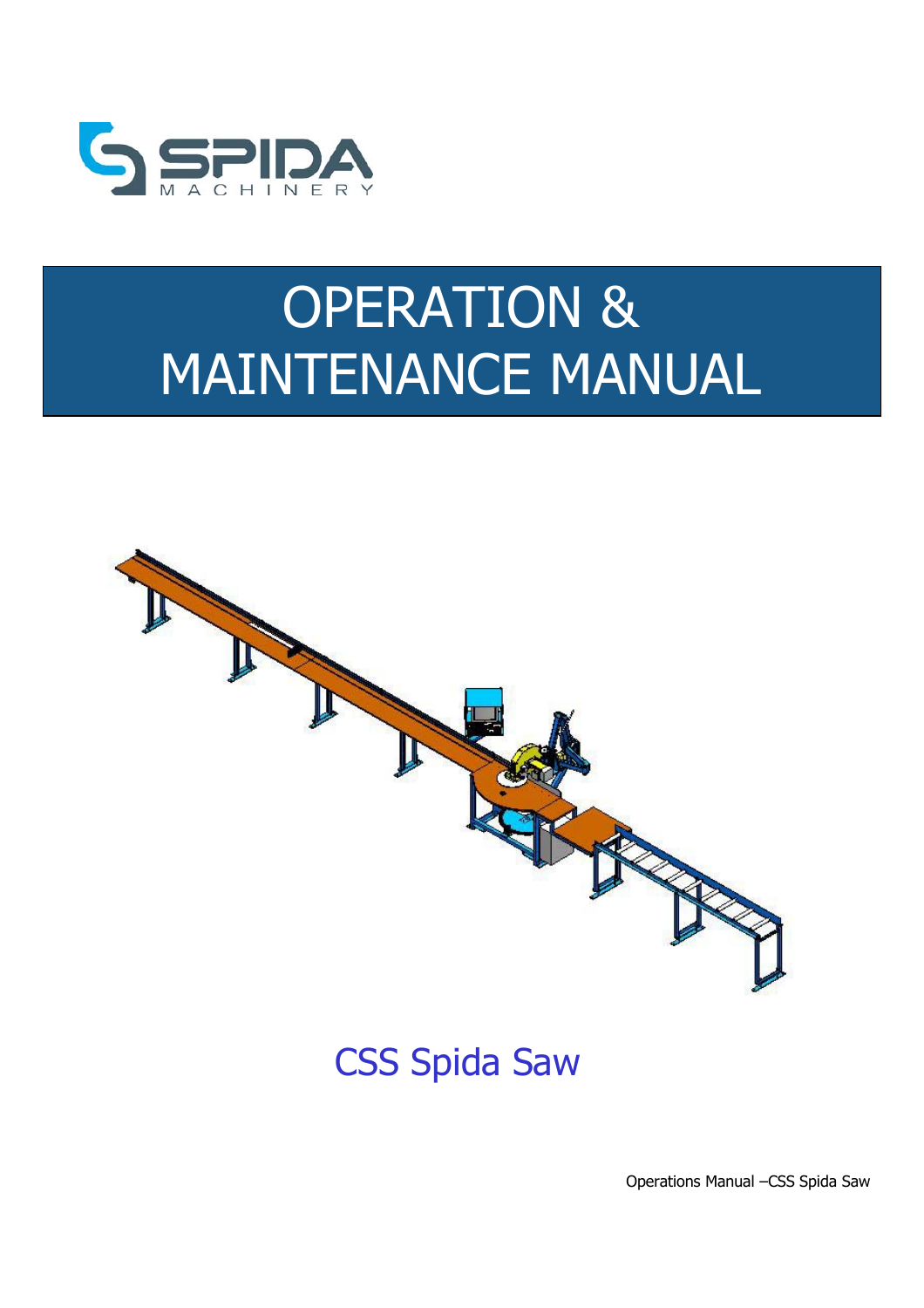



# WARNING

This machine **must only** be used by personnel who have been properly instructed in all aspects of the machine's safe operation.

Operators **must** also wear the recommended personal protective clothing and have thoroughly read and understood this manual.

#### SERIAL PLATES

All enquiries should be directed to: SPIDA Machinery 2000 Ltd Australia free phone 1800 146 110 America free phone 1888 262 9476 NZ free phone 0800 SPIDAS or +64 7 343 7915. Below is a copy of the serial plate displayed on the back of the machine



Operations Manual –CSS Spida Saw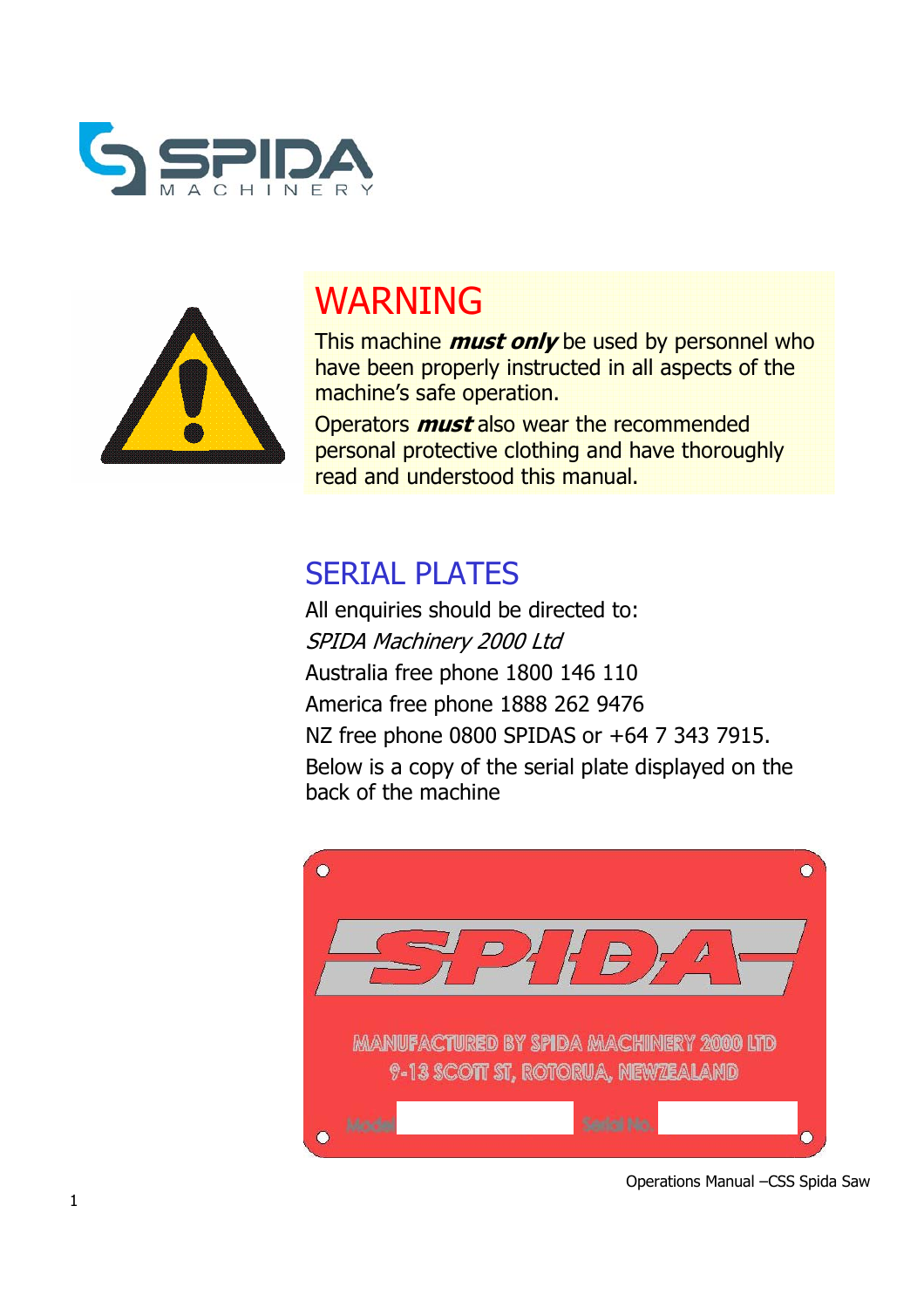

### TABLE OF CONTENTS

| <b>TABLE OF CONTENTS</b>                                                                                                                                                                                                                                                                                      | 2                                                       |
|---------------------------------------------------------------------------------------------------------------------------------------------------------------------------------------------------------------------------------------------------------------------------------------------------------------|---------------------------------------------------------|
| DISTRIBUTOR & REPAIRER CONTACTS                                                                                                                                                                                                                                                                               | 3                                                       |
| 1.0 OVERVIEW                                                                                                                                                                                                                                                                                                  | 4                                                       |
| 2.0 SPECIFICATIONS                                                                                                                                                                                                                                                                                            | 5                                                       |
| 3.0 INSTALLATION                                                                                                                                                                                                                                                                                              | 6                                                       |
| 4.0 SAFETY                                                                                                                                                                                                                                                                                                    | 7                                                       |
| 5.0 OPERATING CONTROLS                                                                                                                                                                                                                                                                                        | 8                                                       |
| 6.0 PARTS IDENTIFICATION<br>6.1 TABLE ASSEMBLY<br>6.2 DRIVE ASSEMBLY<br><b>6.4 MONITOR ASSEMBLY</b><br><b>6.5 CONTROL CABINET</b><br>7.0 MAINTENANCE<br>7.1 CHANGE PULLEY BELT<br>7.2 SET PROXIMITY POSITION<br>7.3 ACCURACY OF ANGLE<br>7.4 GREASE STOKE LIMITER<br>7.5 MOTOR BRAKE ASSEMBLY<br>7.6 SCHEDULE | 9<br>10<br>11<br>12<br>13<br>14<br>15<br>16<br>17<br>18 |
| 8.0 SAFE OPERATION                                                                                                                                                                                                                                                                                            | 19-22                                                   |
|                                                                                                                                                                                                                                                                                                               |                                                         |
| 11.0 FORESEABLE MISUSE                                                                                                                                                                                                                                                                                        | 23                                                      |
| <b>WARRANTY</b>                                                                                                                                                                                                                                                                                               | 24-25                                                   |
| <b>ELECTICAL DRAWINGS</b>                                                                                                                                                                                                                                                                                     | 26                                                      |
| <b>TRAINING CERTIFICATE</b>                                                                                                                                                                                                                                                                                   | 27                                                      |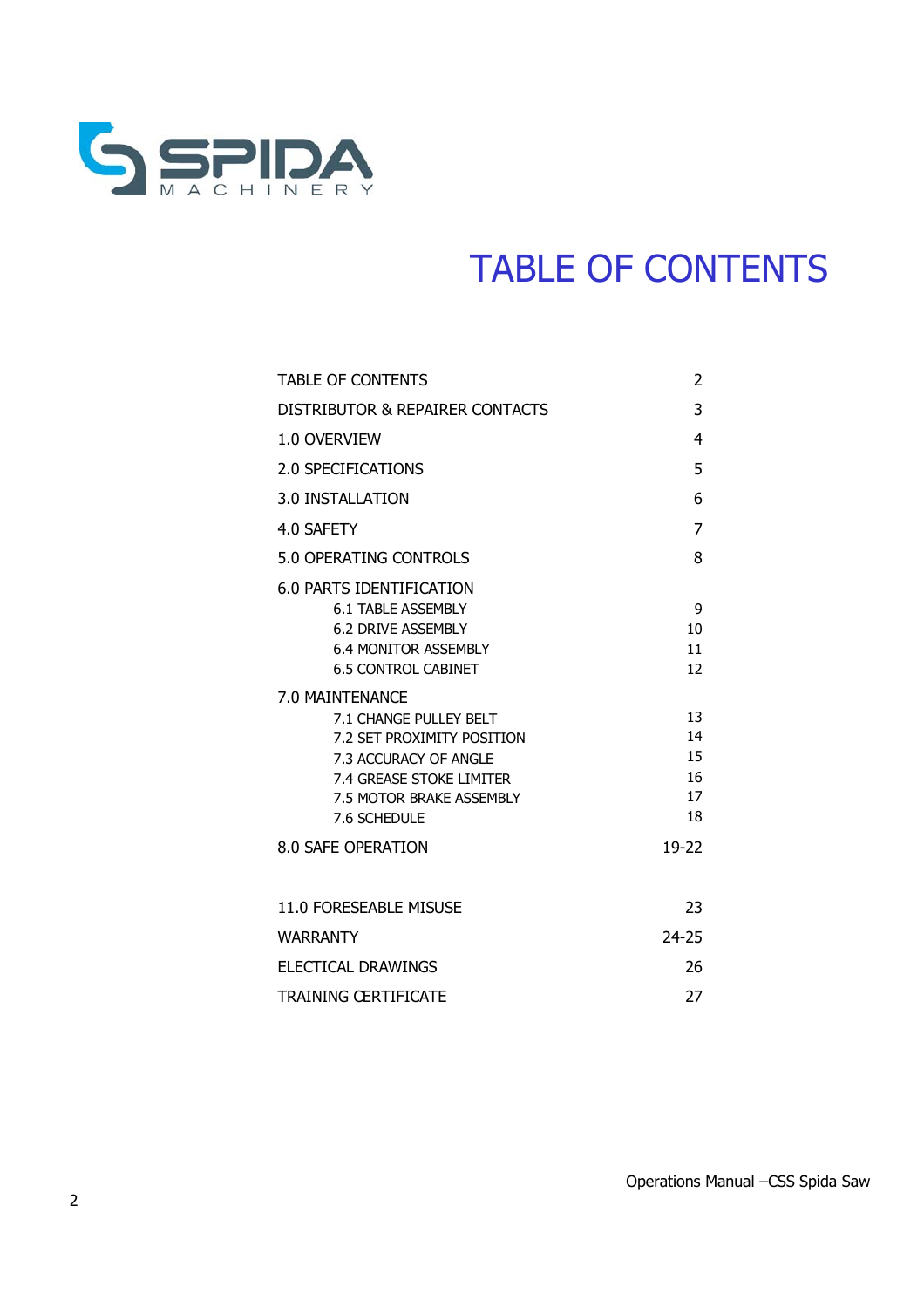

# DISTRIBUTOR & REPAIRER **CONTACTS**

#### **Agent/Distributor**

| Company Name:   |        |
|-----------------|--------|
| Address:        |        |
| Contact Person: |        |
| Ph:             | Fax:   |
| Mobile:         | ⊦mail· |

#### **Automation repairs**

| Company Name:   |        |
|-----------------|--------|
| Address:        |        |
| Contact Person: |        |
| Ph:             | Fax:   |
| Mobile:         | Fmail: |

#### **Mechanical repairs**

| Company Name: 2008 Company Name: |        |
|----------------------------------|--------|
| Address:                         |        |
| Contact Person:                  |        |
| Ph:                              | Fax:   |
| Mobile:                          | Email: |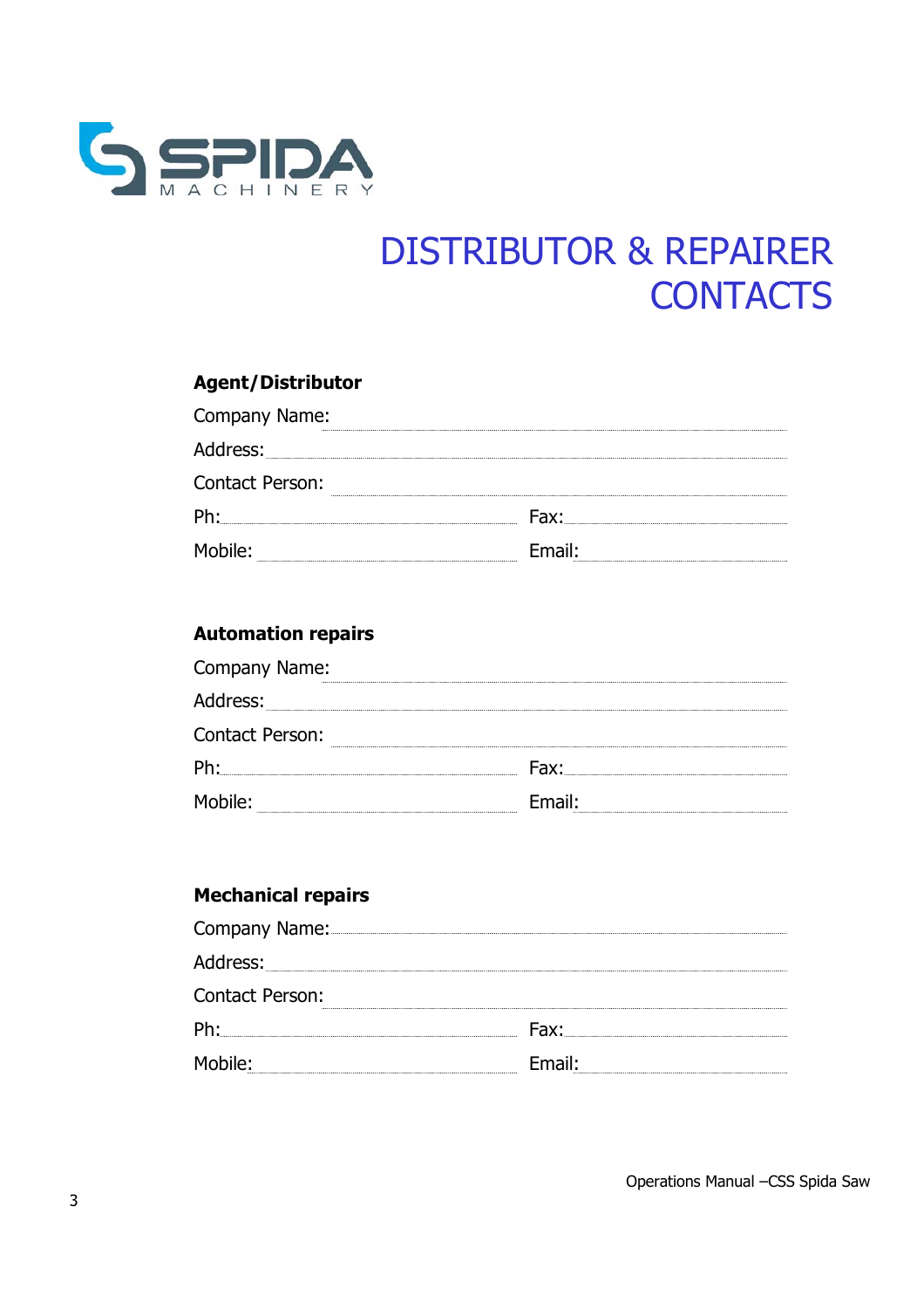

### 1.0 OVERVIEW

The CSS Spida Saw is designed to accurately measure timber components, or other materials, up to 6000mm in length. It will also provide automated angle setup for these components.

The CSS Spida Saw test procedures must be performed at installation and after any maintenance, adjustment, repair, or modification to the machine. The test procedure is available on request.

Only qualified personnel must install and test the CSS Spida Saw.

Do not perform any tests or repairs other than those outlined in the manual.

The Operator must also regularly perform (at least every three months but more often if used continuously) the recommended maintenance procedures.

All electrical wiring must be set so as not to allow its movement through the cutting area of adjacent machinery.

All Operators should read this manual before operating the CSS Spida Saw to ensure they are thoroughly familiar with the proper operation of the CSS Spida Saw controls, features, capabilities and limitations.

This manual offers many safety tips, but its purpose is not to provide instruction in all the skills and techniques required to manufacture timber components safely.

Due to improvements in design and performance during production, in some cases there may be minor discrepancies between the actual machine and the illustrations and text in this manual.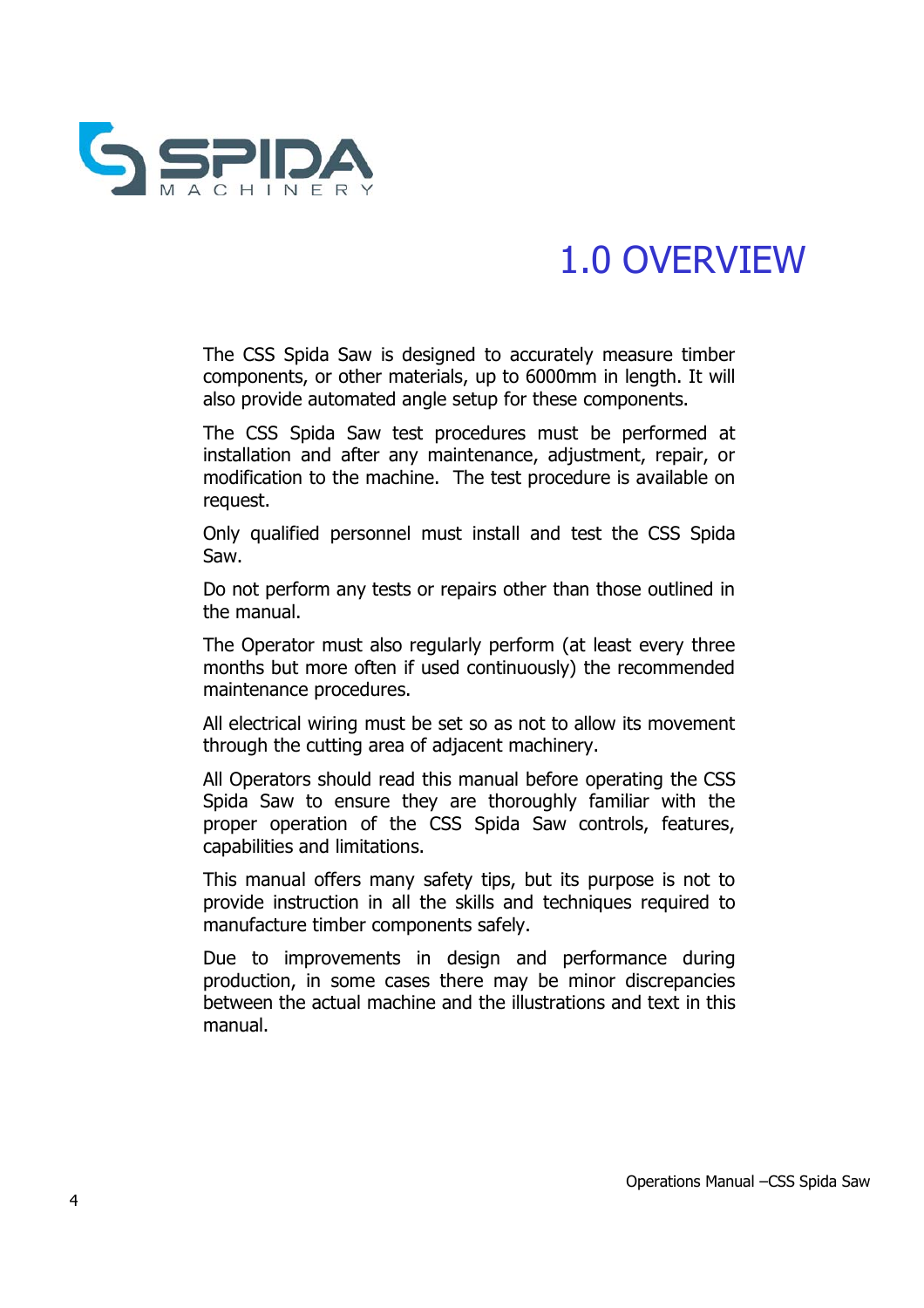

### 2.0 SPECIFICATIONS

| - OVERALL LENGTH (may vary) | 10700mm                                                                    |
|-----------------------------|----------------------------------------------------------------------------|
| - OVERALL WIDTH             | 1340mm<br>--------------------------                                       |
| - OVERALL HEIGHT            | 1650mm                                                                     |
| – Working Lenght            | 6100mm<br>_______________________________                                  |
| – Working Width             | 395mm<br>___________________________________                               |
| - WORKING HEIGHT            | 860mm<br>--------------------------------                                  |
| - FENCE HEIGHT              | $115$ mm<br>--------------------------                                     |
| - LENGTH OF CUT             | 600mm<br>--------------------------------                                  |
| - DEPTH OF CUT              | 150mm<br>-------------------                                               |
| - RADIAL ANGLES             | $9^{\circ} - 171^{\circ}$                                                  |
| - SAW BLADE                 | 450mm Dia<br>---------------                                               |
| - SAW ARBOR                 | 35mm Dia                                                                   |
| - ARBOR MOTOR               | 4kW (5.5hp)<br>9.2 amp, full load current<br>2890 RPM<br>3PH / 400V / 50HZ |
| - Weight                    | 900 Kg                                                                     |
| - OPERATIONAL NOISE         | 92.8 dB free running<br>98.1dB working                                     |
| – TIMBER FEED               | Left or Right                                                              |
| - POWER REQUIREMENT         | 25 Amp 480V 3 Phase                                                        |
|                             |                                                                            |

Specifications may change without notice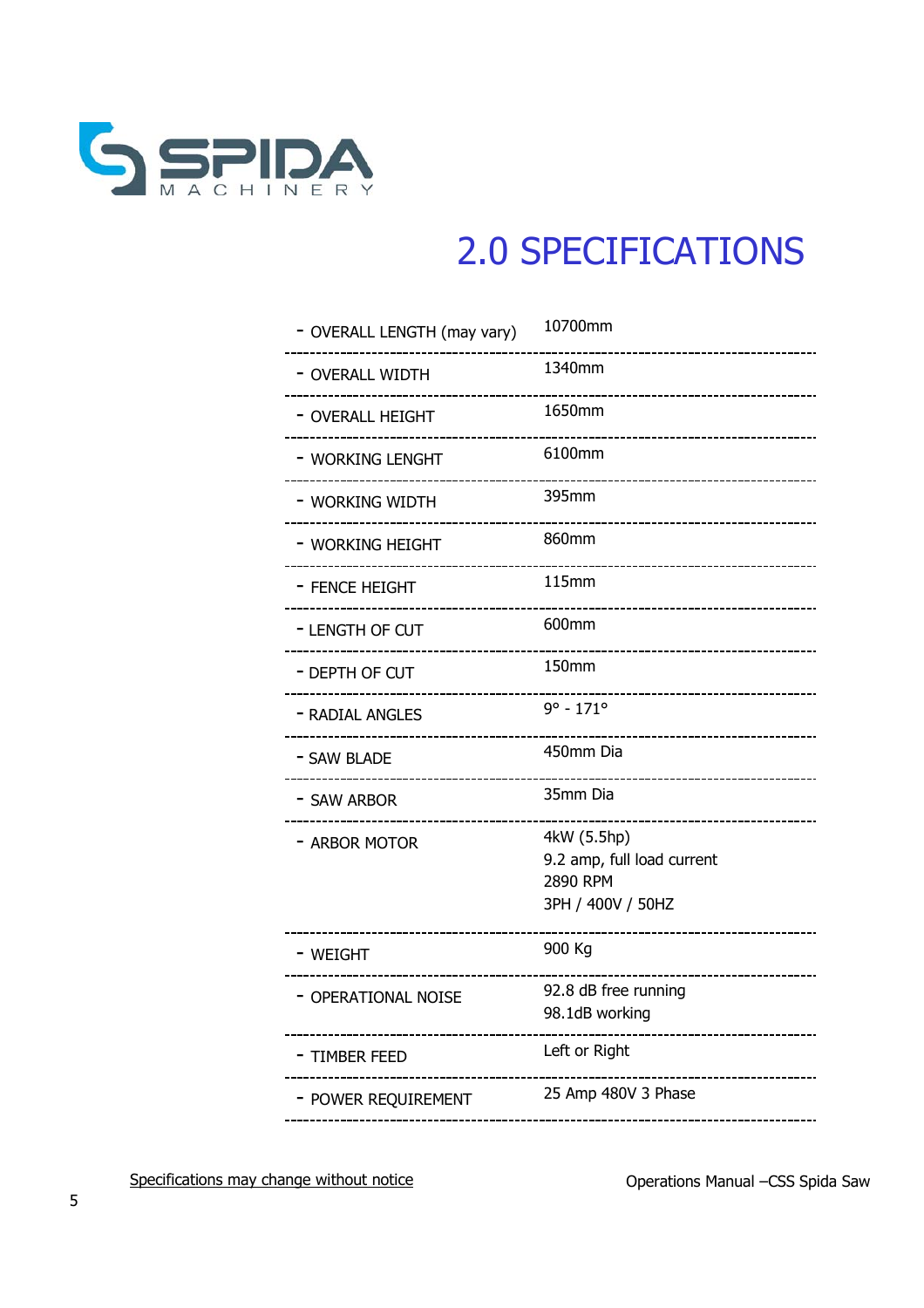

# 3.0 INSTALLATION

#### 3.1 HANDLING & TRANSPORT

- I. Always bubble wrap the electrical components
- II. Box all additional parts and secure with the machine
- III. Using a single fork truck, lift the machine package underneath using the forklift spaces provided
- IV. Once on the truck, tightly strap the machine, but not over arm assembly.
- V. Do Not place any loads on top of the machine
- VI. The machine should be kept free from road grime and rain, and should be covered at all times when being transported

#### 3.2 INSTALLATION

- I. It is advisable to forklift the machine package as close to the final assembly point as possible to reduce manual lifting
- II. The final operating position of the machine must be free from any rubbish or impediments
- III. There must be good lighting in the installation area to allow proper positioning of the machine
- IV. The ground on which the machine rests must not vary by more than 30mm over a 12m x 2m area
- V. Electrical commissioning to be to local standards and be performed by a qualified electrician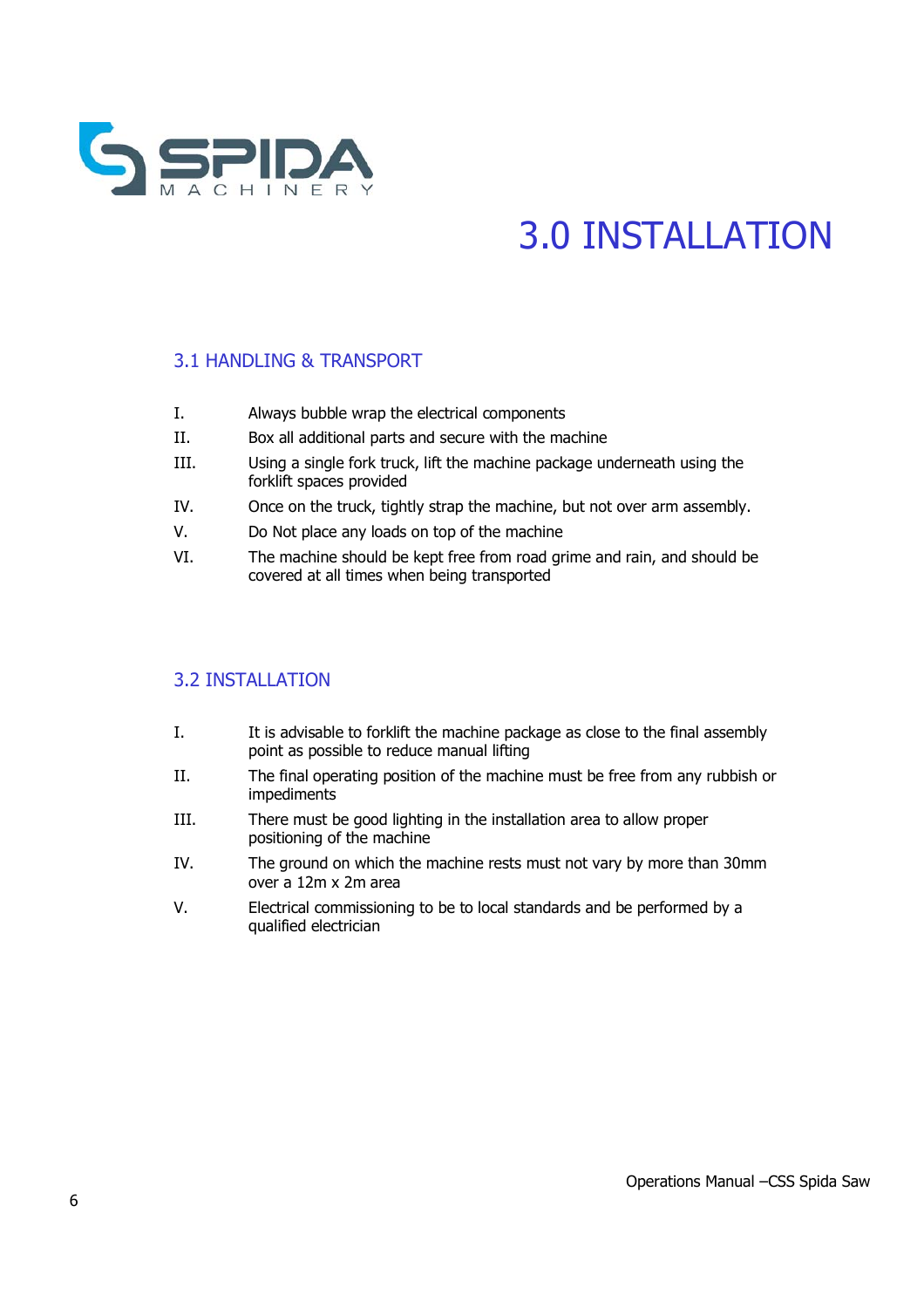

### 4.0 SAFETY

This CSS Spida Saw is built for the purpose of providing an automated and accurate method of measuring and cuttiong timber components up to six meters in length.

The CSS Spida Saw must only be used for the purpose specified above and must be set up, maintained and operated in accordance with the instructions contained in this manual and the best standards of industrial machinery practice.

This CSS Spida Saw will perform better and have a longer life if it is operated with care and given regular maintenance and inspections.

PROTECTIVE SAFETY CLOTHING AND EQUIPMENT MUST BE WORN; INCLUDING:

Eyewear

Hearing protection

Respirator or Dust mask

Protective Clothing



The CSS Spida Saw must only be operated by personnel who have been properly instructed in all aspects of the CSS Spida Saws safe operation.

Each member of the factory personnel shall be instructed in the safe use of the CSS Spida Saw using this manual as a guideline and shall sign a copy of this manual to indicate that he or she has been instructed in the safe operation of the CSS Spida Saw and have thoroughly read and understood this Manual and any other additional information that has been supplied.

A copy of this manual will be placed in the personnel file of each employee that receives instruction on the CSS Spida Saw.

A second copy will be made available to each employee for his or her reference.

This manual is intended as a guide for safe operation of the CSS Spida Saw by the operator. The operator should not consider this manual as all-inclusive.

Should you have any questions on the CSS Spida Saw contact SPIDA Machinery 2000 Ltd.



**WARNING!** Do not operate the CSS Spida Saw without having received the proper instruction in operation and safety from this manual.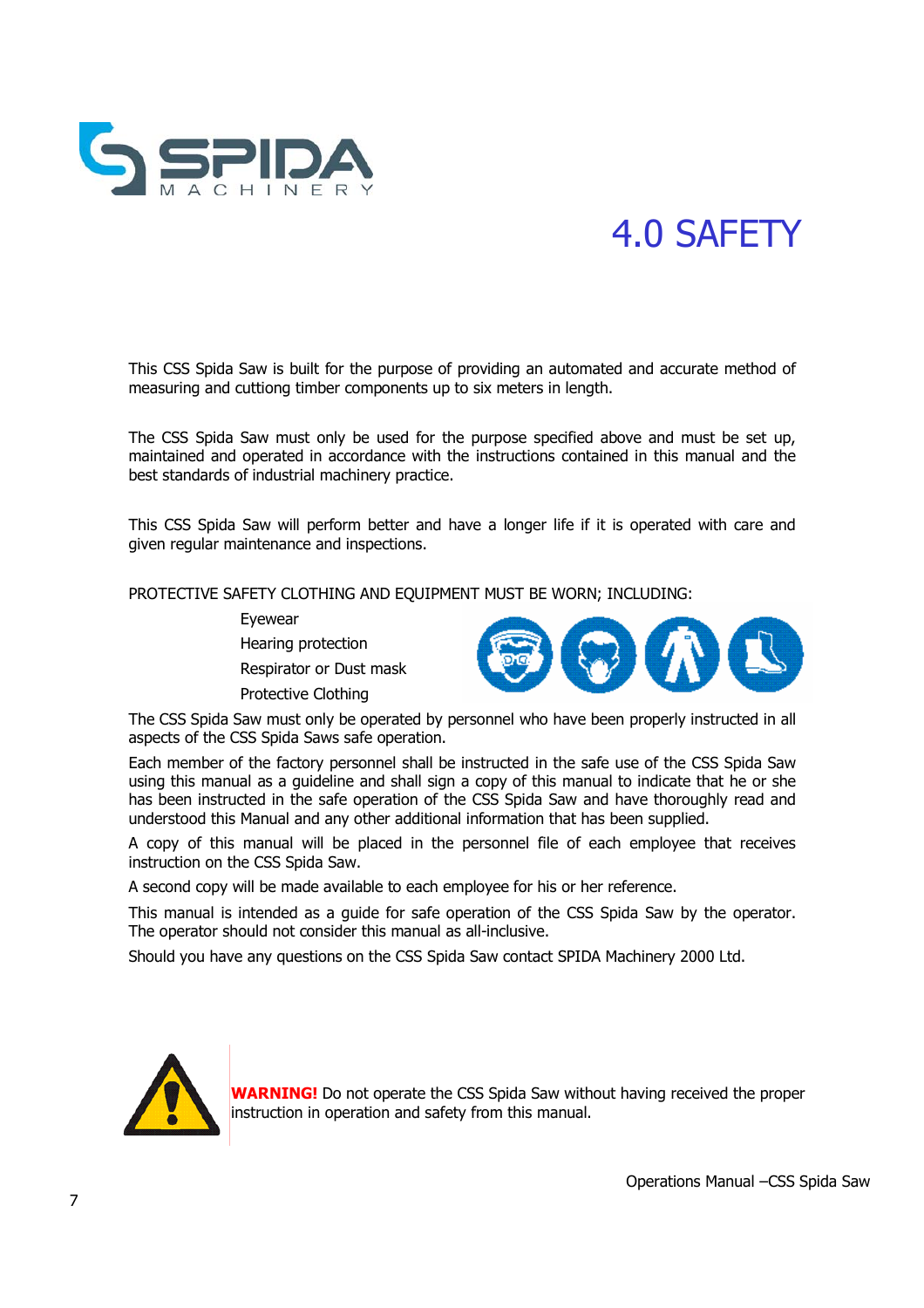

# 5.0 OPERATING **CONTROLS**

Before attempting to operate the CSS Spida Saw, familiarise yourself with the location and function of each control.



- 1. Operator Input Touch Screen
- 2. Saw on/off button
- 3. Saw Blade Height Adjustment
- 4. Main Electrical Box
- 5. Main Electrical Box isolation Switch
- 6. Emergency stop



**WARNING**! The Emergency Stop Button will disable the machine indefinitely unless the problem is addressed.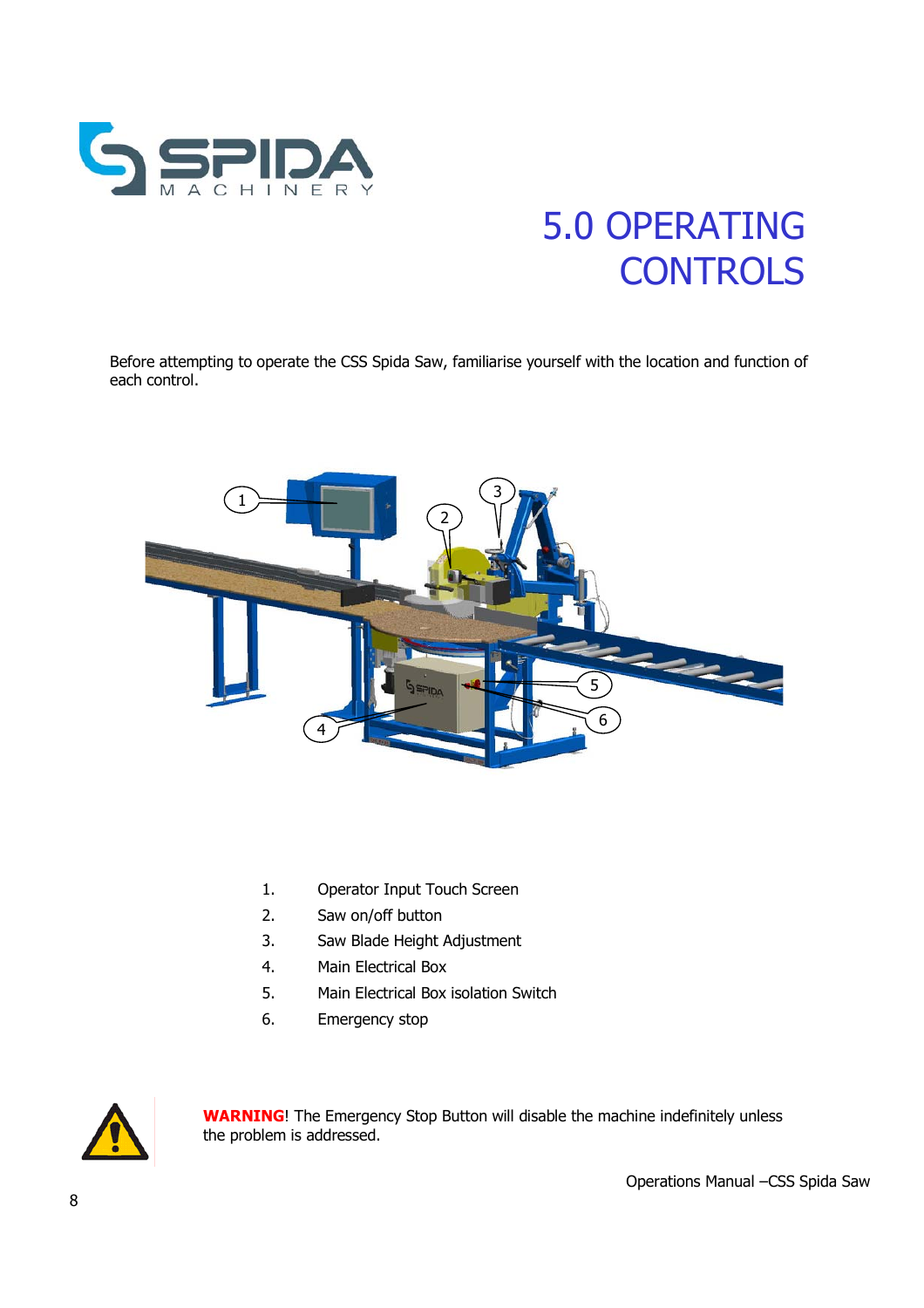

#### 6.1 PARTS IDENTIFICATION - TABLE ASSEMBLY

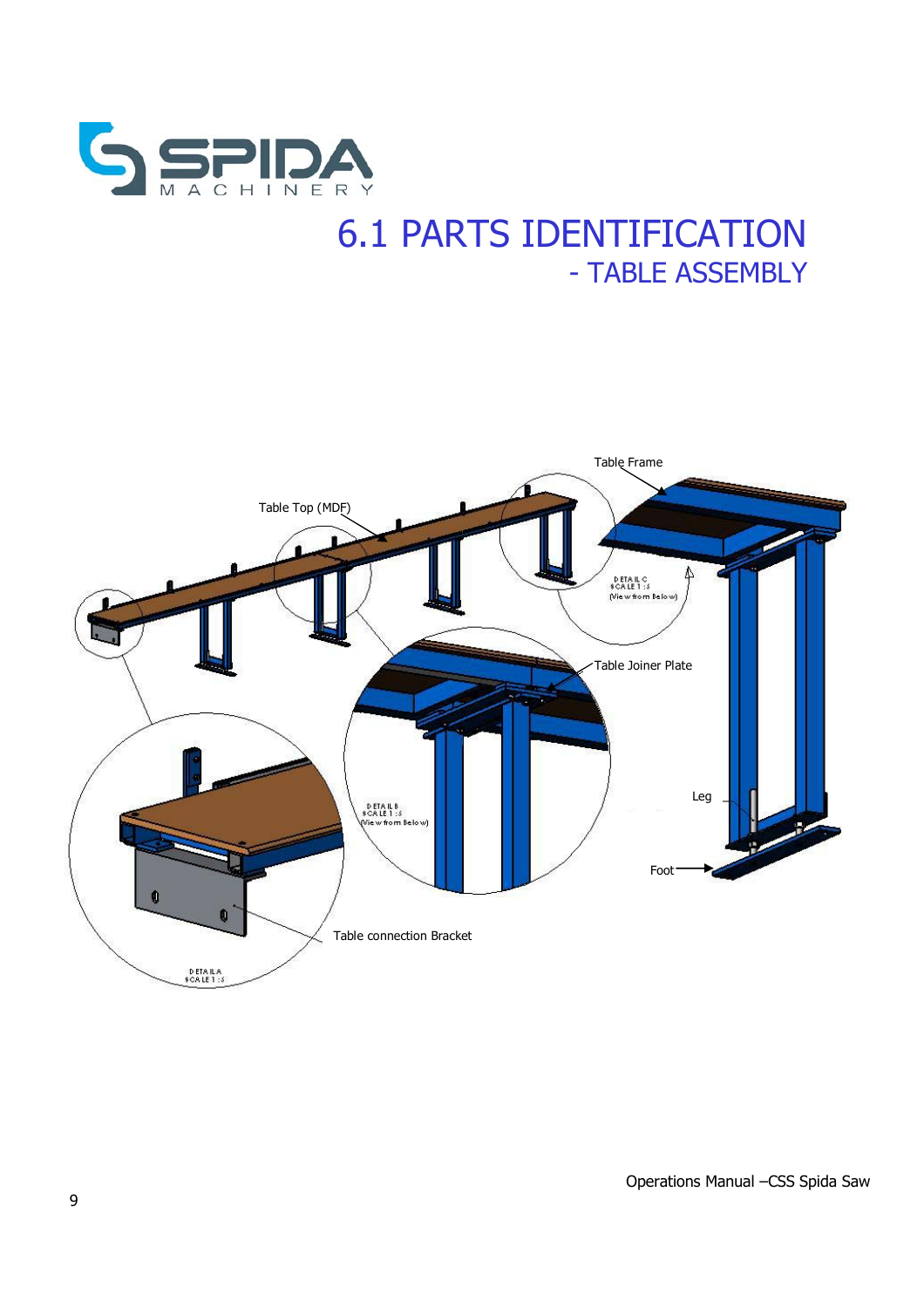

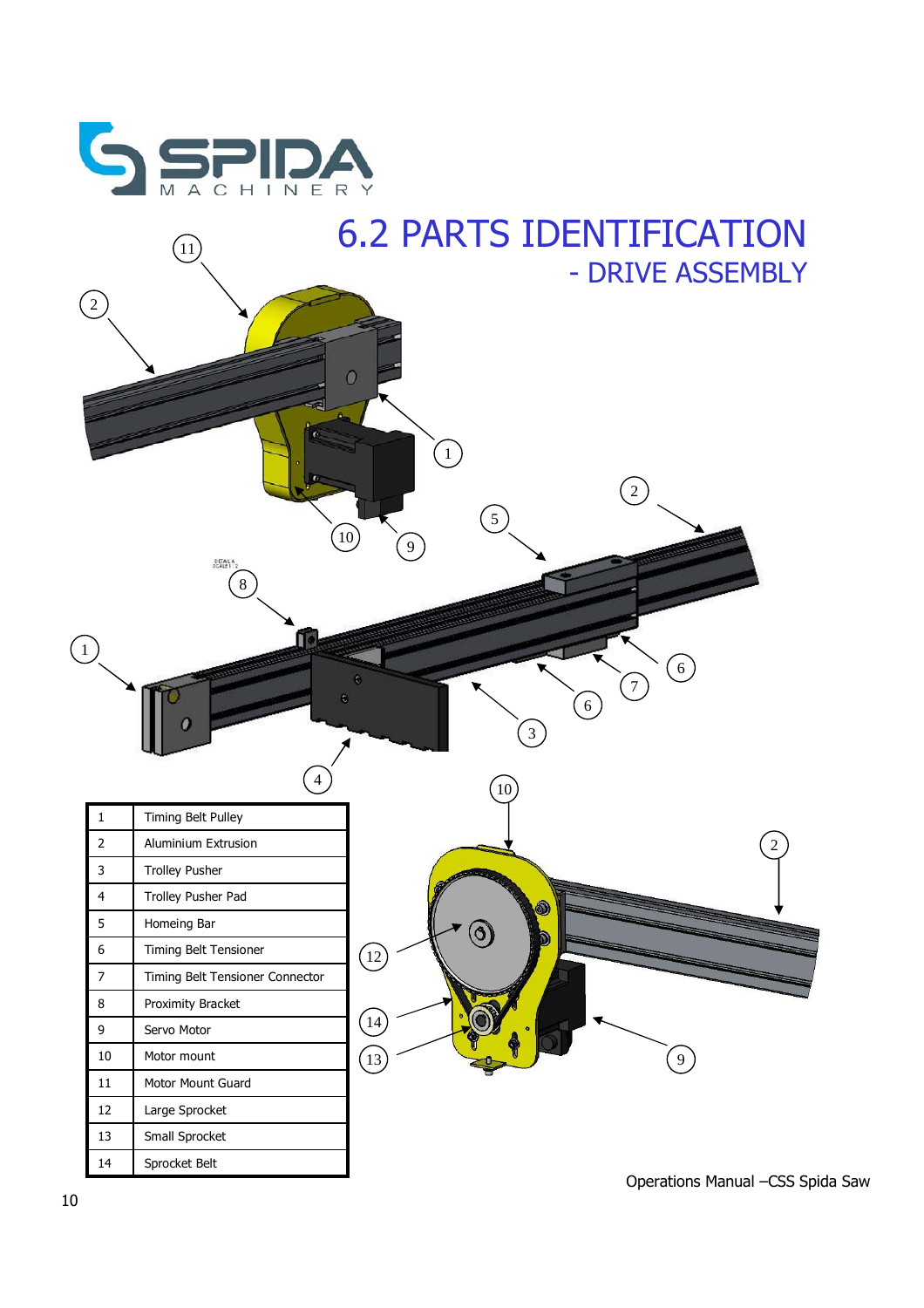

#### 6.4 PARTS IDENTIFICATION - CONTROL CABINET



- 2. Amplifier Cards
- 3. Interposing isolating relays
- 4. Terminals
- 5. Contactor & Overload Saw
- 6. Main Isolation Switch
- 7. Emergency Stop
- 8. DC power supply
- 9. MCB Mechanical Circuit Breakers
- 10. Main Contactor
- 11. Capacitor
- 12. DC Converter
- 13. Transformer
- 14. Encoder Leads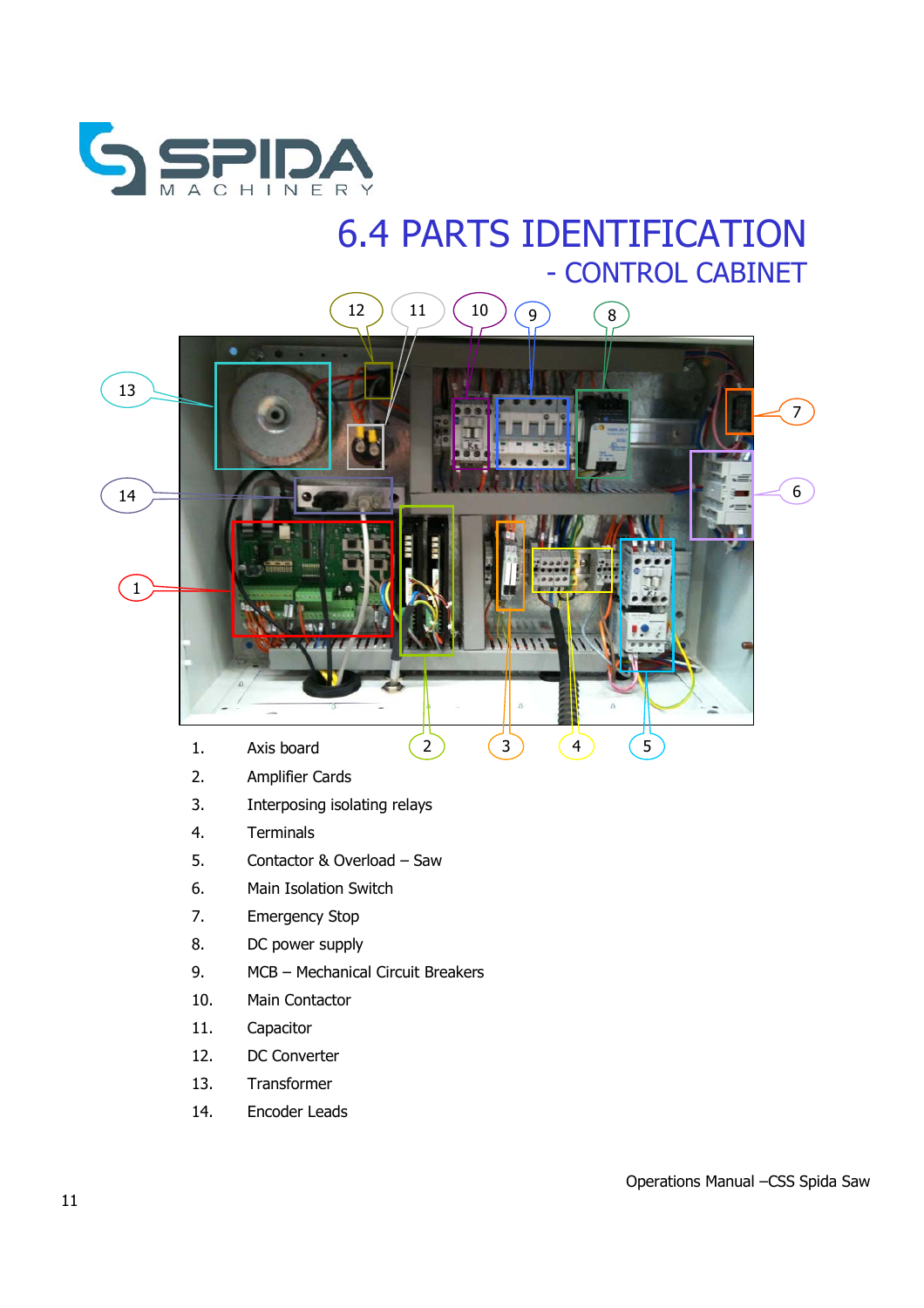

### 6.5 PARTS IDENTIFICATION - SAW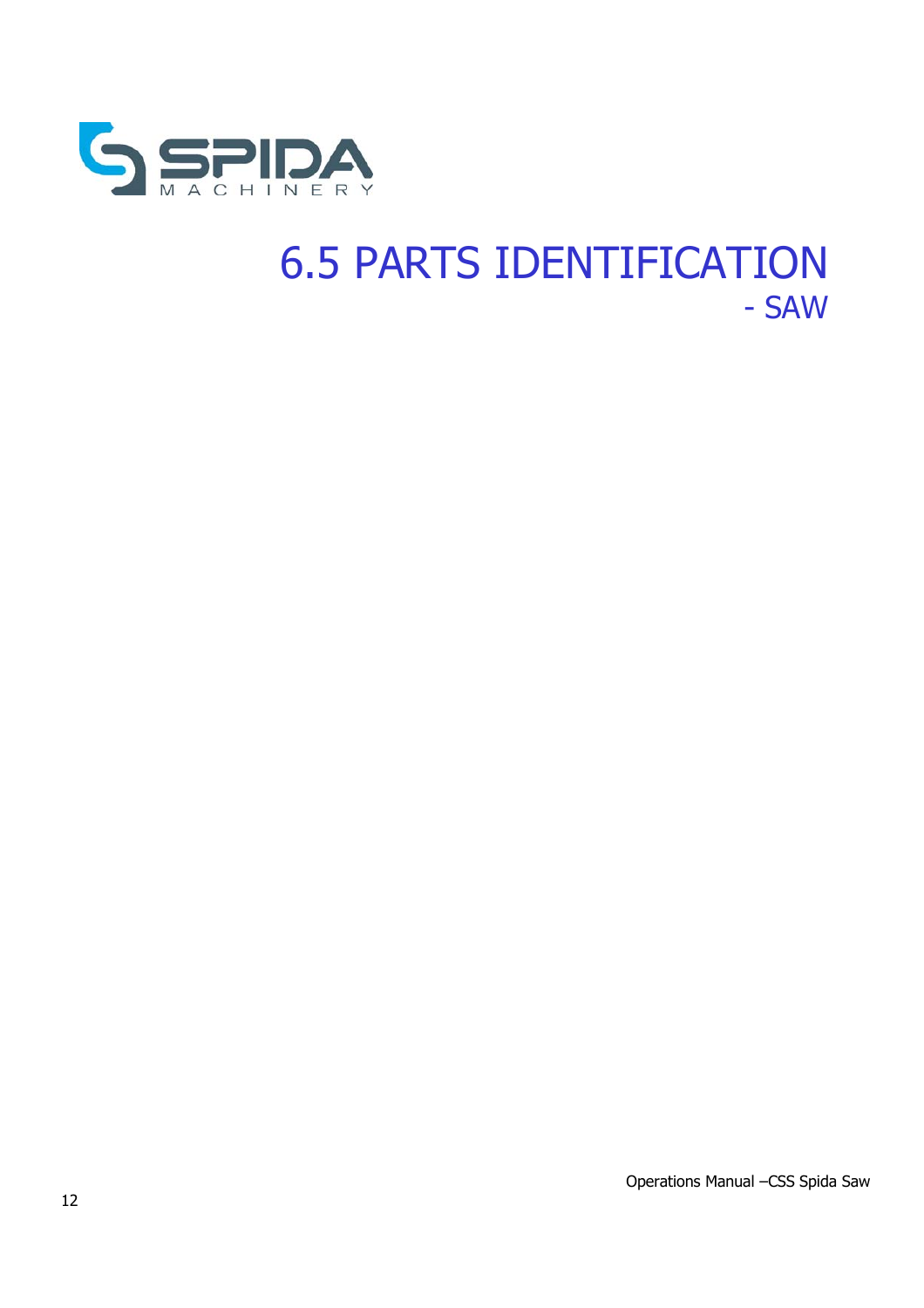

#### 7.1 MAINTENANCE - CHANGE PULLEY BELT

- 1. Power off the saw and ensure any lock out proceedures are in place.
- 2. Remove the Guard by undoing the screw on the bottom of the Guard.
- 

- 3. Loosen the four nuts holding the motor on.
- 4. Push the motor up vertically which will move the small pulley toward the large pulley. This will loosen the belt and enable it to be removed.
- 5. With the motor up, replace the belt.
- 6. Pull the motor back down until the belt is tensioned and tighten the four nuts.
- 7. Refit the Guard and tighten the bottom screw.

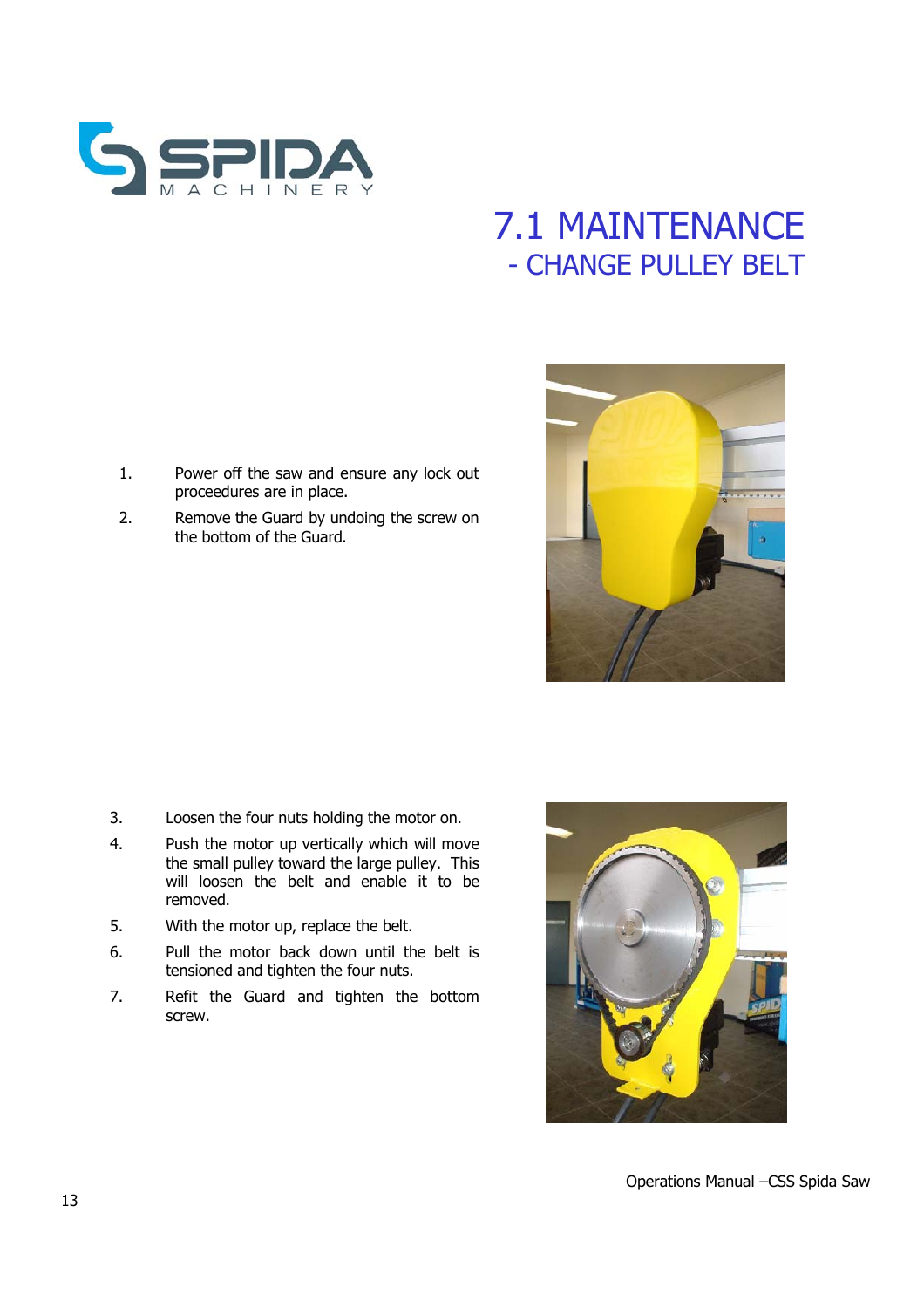

### 7.2 MAINTENANCE - SET PROXIMITY POSITION

This maintenance item needs to be conducted whenever a sensor, lead or bracket is replaced.



- 1. Power off the saw.
- 2. Push the trolley to the minimum position (closest to the saw).



- 
- 3. Loosen the Proximity Bracket cap screws.
- 4. Position the Proximity Sensor to the rear of the homing bar as per picture.



- 5. Tighten the Proximity Bracket cap screws.
- 6. Ensure there is  $1.5 2.5$  mm gap between the Proximity Sensor and the homing bar.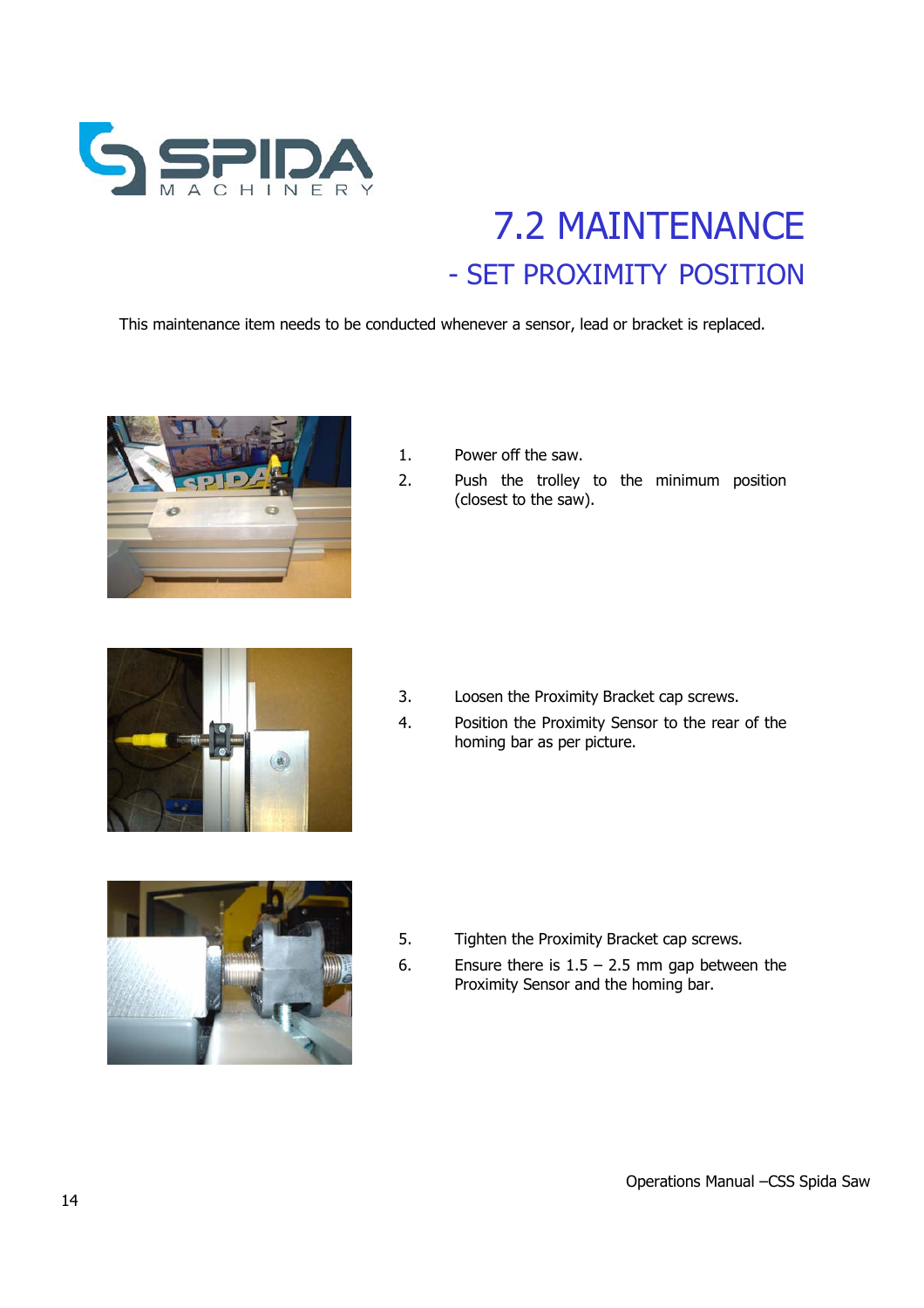

#### 7.3 MAINTENANCE - ACCURACY OF ANGLE

To obtain the optimum cutting accuracy it is necessary to check that both the blade line of travel and the front face of the fence are directly over the centre of rotation

To check this, perform the following:

- 1. Check that the blade is square to the fence and in a vertical plane (90 $\degree$ )
- 2. Place an off cut of timber on the table ensuring it is against the fence (clamp if desired).
- 3. With the radial degree setting at 90 $\degree$  cut the timber part way through.
- 4. Without moving the timber reset the angle to 45  $\degree$  to the left and make a second cut part way through.
- 5. Reset the angle to 45  $\degree$  to the right and make a third cut part way through.
- 6. Check the alignment of the outfeed side of the cuts. The points of intersection should all be at the same point at the rear face of the timber.
- 7. If the point of intersection is not at the same point on all the cuts, adjustment can be made at the arm assembly mounting plate. Loosen the four cap screws on the rear mounting plate where the arm assembly mounts to the pivot arm column, the holes are slotted for adjustment.
- 8. Only make minor adjustments at a time, and make sure cap screws are tightened before rechecking. (65 ft/lb)





Shows a saw set up for Left-Hand Outfeed Blade is always on the right of the black line

**NOTE** Saws with right hand outfeed, check right side of saw cut. Saws with left hand outfeed, check left side of saw cut **NOTE** If the intersection point is to the left adjust the arm assembly to the left If the intersection point is to the right adjust the arm assembly to the right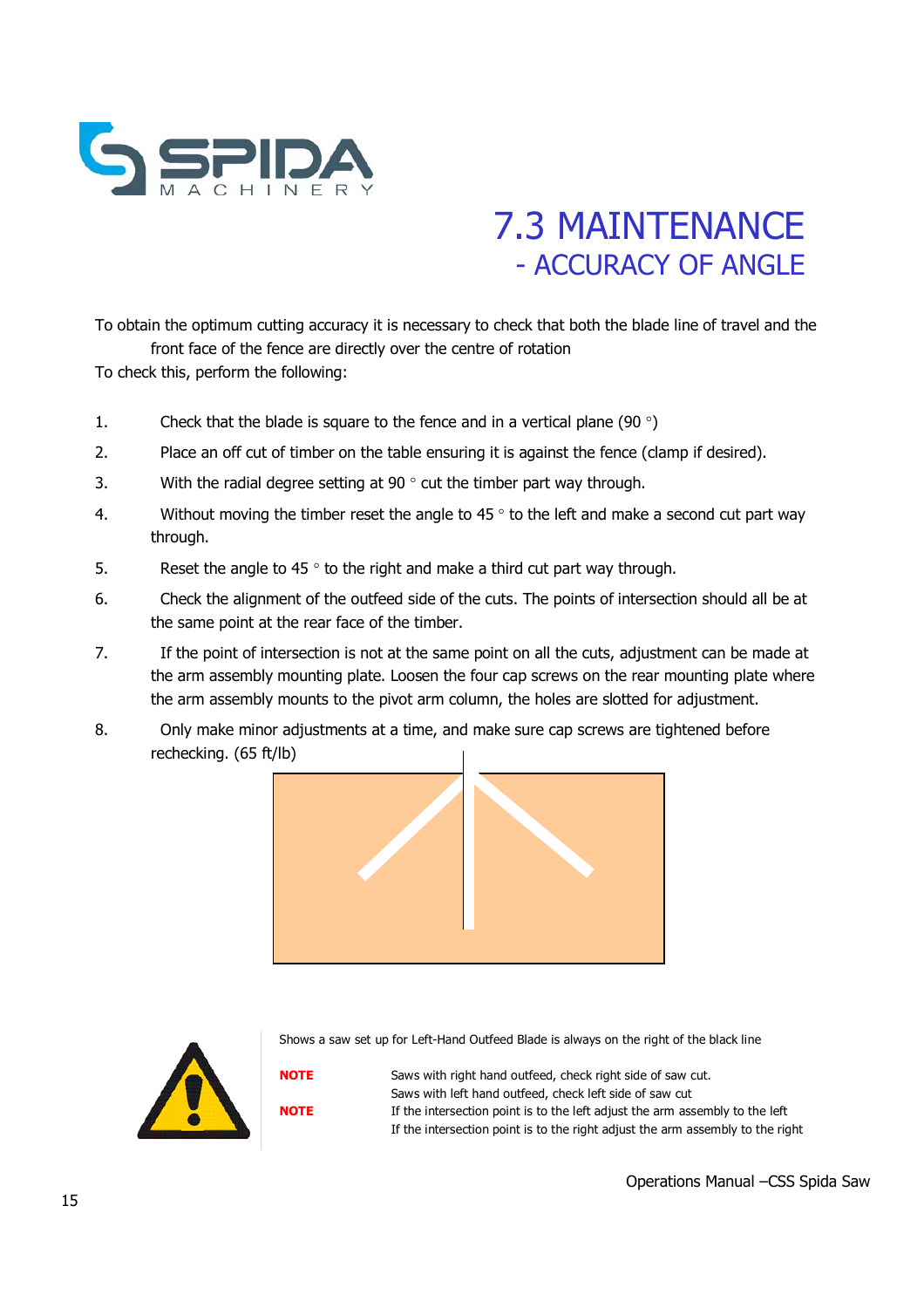

#### 7.4 MAINTENANCE - GREASE STROKE LIMITER ASSEMBLY

To aid in the smooth operation of the arm action it is necessary to grease the stroke limiter shaft. To do this, follow the steps below.



Remove the split pin & washer from the left-hand side of the vertical arm.

Pull out the Stoke Limiter Assembly from the right-hand side of the vertical arm.





Grease the shaft & pin with General purpose grease

Replace the Stroke Limiter Assembly

Replace the washer and Insert the split pin into the Stoke limiter Assembly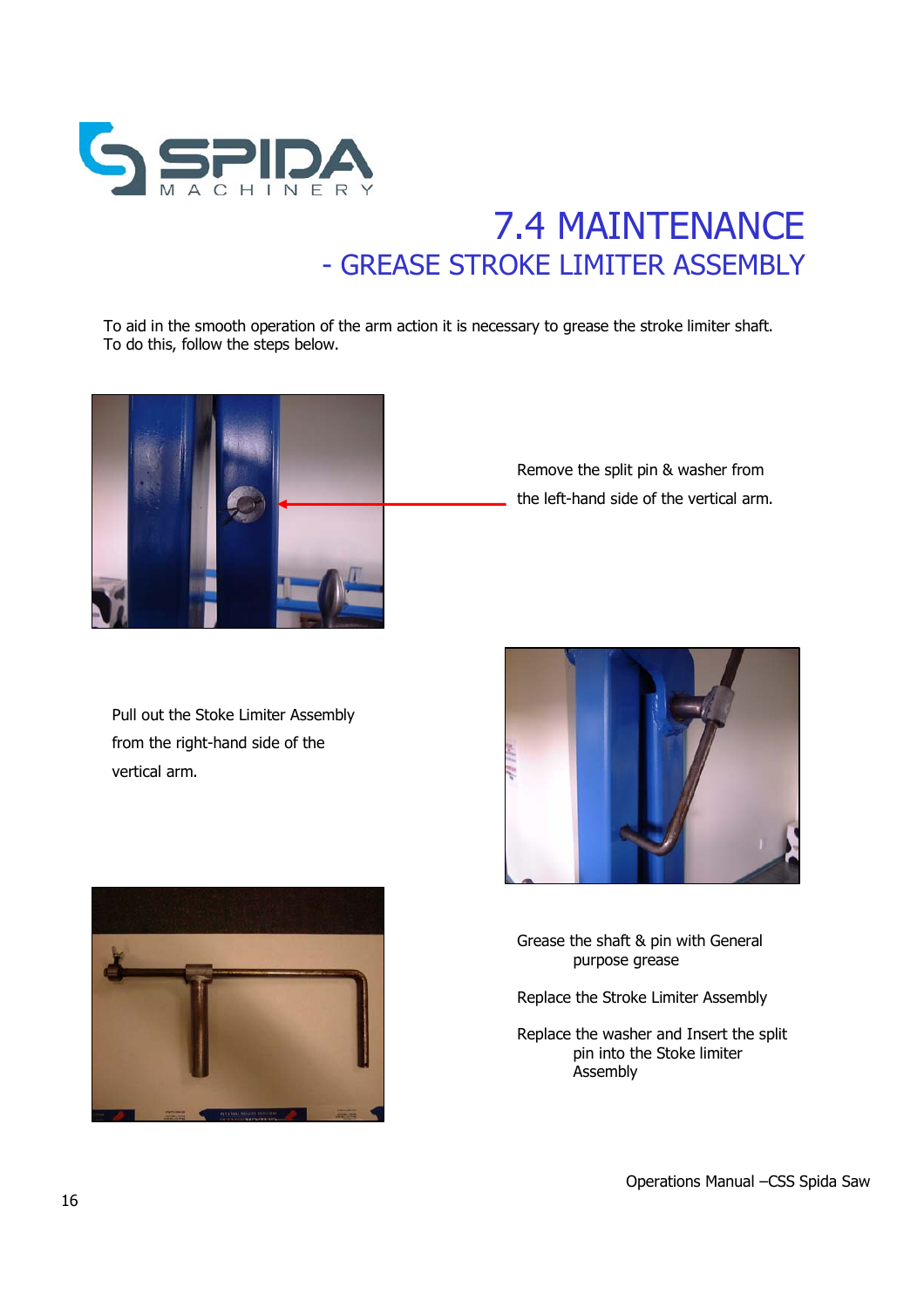

#### 7.5 MAINTENANCE - MOTOR BRAKE ASSEMBLY

The magnetic friction brake can be adjusted by setting the correct clearance between the friction plate and the coil using the cap screw located in the centre of the brake shaft



**NOTE** for the brake to function efficiently, the gap between the brake pad and plate should be set between 8 - 10 thou, approximately 5/8th of a turn.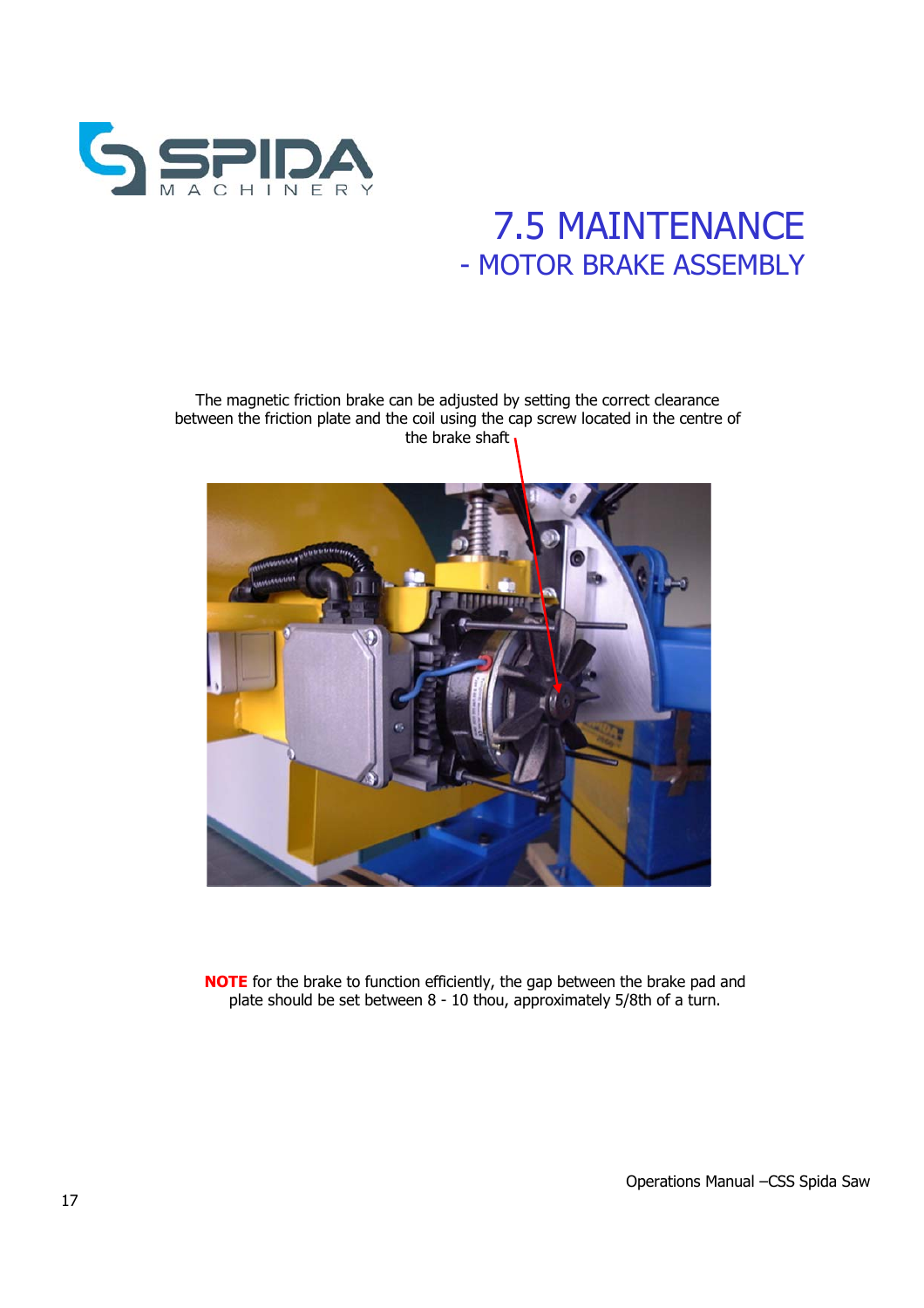

#### 7.6 MAINTENANCE - SCHEDULE

| <b>CHECK</b>                           | <b>DAY</b> | <b>WEEK</b> | <b>MONTH</b> | $1/2$ YEAR |
|----------------------------------------|------------|-------------|--------------|------------|
| <b>EMERGENCY STOPS</b>                 | <b>X</b>   |             |              |            |
| <b>RADIAL BRAKE</b>                    | X          |             |              |            |
| <b>GUARDS ARE IN PLACE</b>             | <b>X</b>   |             |              |            |
| <b>DUST CHUTE CLEAR</b>                | X          |             |              |            |
| <b>LOCKING CLAMPS TIGHT</b>            | X          |             |              |            |
| <b>CLEAN SAW OF ANY BUILD UP</b>       | <b>X</b>   |             |              |            |
| <b>NOISES OR VIBRATIONS</b>            | X          |             |              |            |
| <b>CLEAN ALUMINIUM EXTRUSION SLOTS</b> | X          |             |              |            |
| AIR SUPPLY PRESSURE                    |            | X           |              |            |
| PNUEMATIC FILTER                       |            | X           |              |            |
| <b>CHECK DRIVE BELT TENSION</b>        |            | X           |              |            |
| CHECK LENGTH AND ANGLE ACCURACY        |            | X           |              |            |
| <b>GREASE ADJUSTING THREADS</b>        |            |             | X            |            |
| <b>GREASE HEIGHT ADJUSTMENT</b>        |            |             | X            |            |
| CHECK FOR LOOSE BOLTS                  |            |             | X            |            |
| <b>GREASE ARM BEARINGS</b>             |            |             |              | X          |
| <b>FLOOR BOLTS FOR TIGHTNESS</b>       |            |             |              | X          |



Failure to perform these checks everyday before you start cutting may result in serious damage or a severe accident. Prior to operating the machine make sure that the machine is bolted down on a level floor and the drive motor is rotating in the correct direction (spindle rotation is to be in a clockwise direction when viewed on the front of the tailstock).

WARNING! Electrical power supply must be isolated from machinery and appropriate danger tagging in places whenever any maintenance is being performed on machinery. Any defects, which are found on inspection, should be rectified immediately and reported to the supervisor for appropriate action.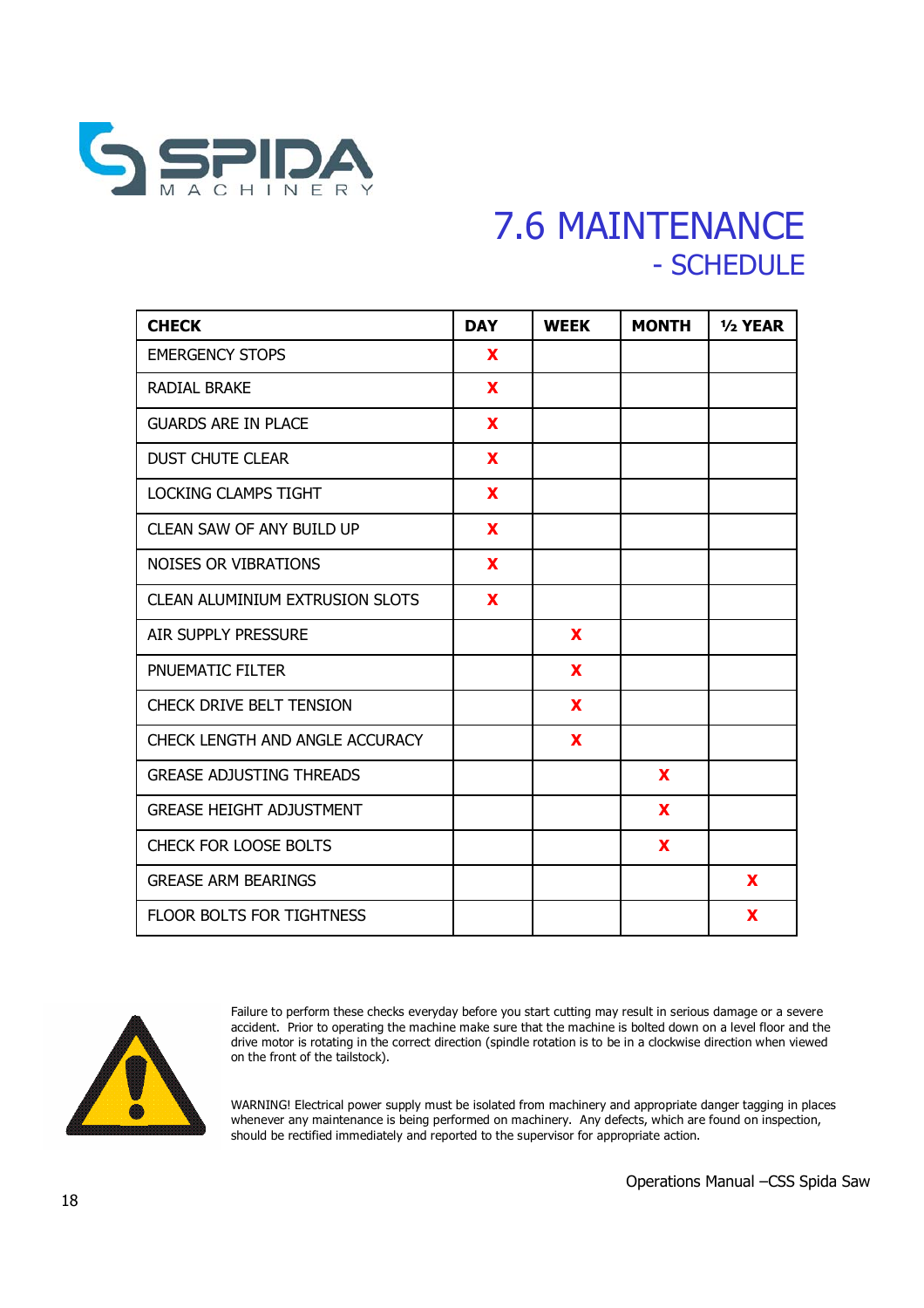

| <b>SAFE WORK PROCEDURE</b>                                                                                                                                                                                                   |
|------------------------------------------------------------------------------------------------------------------------------------------------------------------------------------------------------------------------------|
| Ask questions if you have any doubts about doing the work<br>safely. Check and adjust all safety devices daily.                                                                                                              |
| Ensure all guards are fitted correctly and are adequately<br>guarding blade, nip points and moving parts. Make sure guards<br>are in position and in good working order. Do not operate<br>machine without guards.           |
| Inspect Saw, Bench and surrounding areas for obstructions and<br>defects. Remove built-up sawdust from around machine,<br>electrical leads and power points.                                                                 |
| Inspect electrical leads for damage                                                                                                                                                                                          |
| Check saw blade for cracks, warping or broken teeth. Do not<br>use cracked or dull blades. Only use saw blades designed for<br>the material being cut. Only use saw blades rated at or above<br>the speed of the saw arbour. |
| Ensure dust extractor system is attached and operating<br>effectively                                                                                                                                                        |
| Ensure all machine settings are correct. Ensure that saw<br>automatically returns to "rest" position and stays in "rest"<br>position once cut has been made.                                                                 |
| Ensure that timber will not be in contact with saw blade during<br>start up or before commencing cut. Have material handling<br>devices in place.                                                                            |
| Check that start stop and emergency stop buttons operate<br>effectively                                                                                                                                                      |
| Use only the accessories designed for each specific saw and<br>application                                                                                                                                                   |
| Check that foreign objects and maintenance tools etc are<br>removed from the machine before turning on power.                                                                                                                |
|                                                                                                                                                                                                                              |



WARNING! This machine must only be operated by personnel who have been properly instructed in all aspects of the machine's safe operation. They must also be wearing the recommended protective clothing and have thoroughly read and understood this operation and service manual.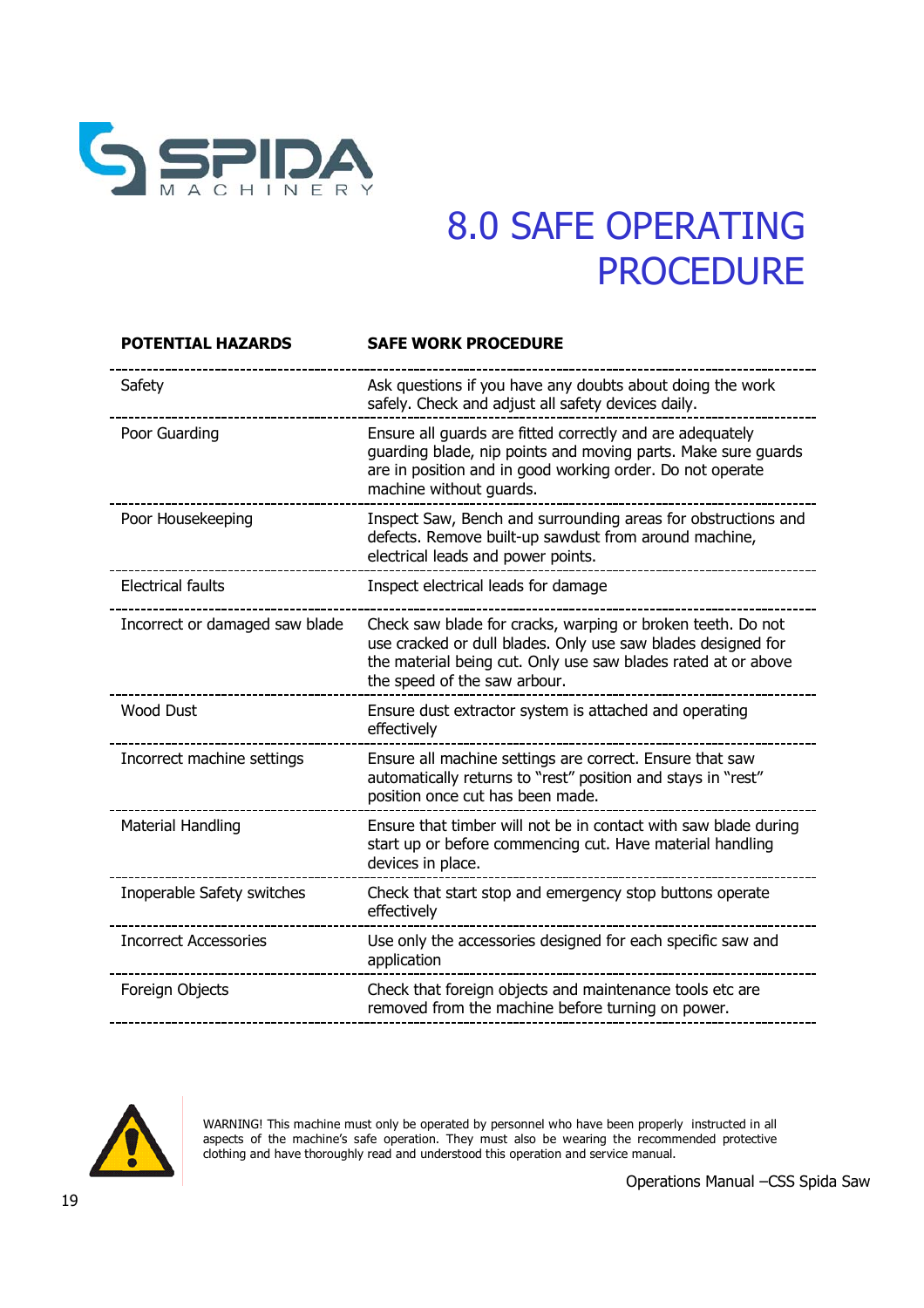

#### **GENERAL**

| Clothing<br>Do not wear loose clothing, work gloves, neckties, rings,<br>bracelets or other jewellery that can become entangled with<br>moving parts<br>Protective equipment<br>Always wear correct personal protective equipment<br>including: Hearing protection, safety glasses, safety footwear<br>Slips, trips and falls<br>Avoid awkward operations and hand positions where a sudden<br>slip could cause your hand or part of your body to move into<br>the cutting line of the blade. Electric power cords should be<br>above head level or in the floor in such a way that they are not<br>trip hazards. Floor areas should be level and non-slip. Clean up<br>any spill immediately<br>Workplace<br>Use good lighting so that the work piece, cutting blades and<br>machine controls can be seen clearly. Position or shade light<br>sources so they do not shine in the operators eyes or cause<br>glare and reflections. Ensure that the floor space around the<br>equipment is sufficient to allow the operator to process his<br>work without bumping into other staff or equipment. Keep the<br>work area free of clutter, clean, well swept and well lit.<br>Do not remove your hand from the operator handle unless the<br>Cutting technique<br>cutting head is behind the fence. Use the back guide fence or<br>other device to keep the work piece from moving. Make sure<br>when cutting that your off cut is on the outside of the blade to<br>avoid the piece being pulled into the blade. Do not place body<br>parts in cutting line.<br>Housekeeping<br>Clean built up sawdust from around the machine, electrical<br>leads and power points.<br>Do not remove sawdust or cuttings from the cutting head by<br>Manual Handling injures<br>hand while a machine is running. Use a stick or brush when the<br>machine has stopped moving. Operators should use correct<br>lifting techniques (lift with legs not back) at all times to avoid<br>manual handling injures.<br>Gloves should not be worn and rings should be removed as<br>Hand pulled into saw<br>they can get caught and pull operators hands into the saw<br><b>Defects</b><br>Report all defects to the supervisor | POTENTIAL HAZARDS | <b>SAFE WORK PROCEDURE</b> |
|-----------------------------------------------------------------------------------------------------------------------------------------------------------------------------------------------------------------------------------------------------------------------------------------------------------------------------------------------------------------------------------------------------------------------------------------------------------------------------------------------------------------------------------------------------------------------------------------------------------------------------------------------------------------------------------------------------------------------------------------------------------------------------------------------------------------------------------------------------------------------------------------------------------------------------------------------------------------------------------------------------------------------------------------------------------------------------------------------------------------------------------------------------------------------------------------------------------------------------------------------------------------------------------------------------------------------------------------------------------------------------------------------------------------------------------------------------------------------------------------------------------------------------------------------------------------------------------------------------------------------------------------------------------------------------------------------------------------------------------------------------------------------------------------------------------------------------------------------------------------------------------------------------------------------------------------------------------------------------------------------------------------------------------------------------------------------------------------------------------------------------------------------------------------------------------------------------------|-------------------|----------------------------|
|                                                                                                                                                                                                                                                                                                                                                                                                                                                                                                                                                                                                                                                                                                                                                                                                                                                                                                                                                                                                                                                                                                                                                                                                                                                                                                                                                                                                                                                                                                                                                                                                                                                                                                                                                                                                                                                                                                                                                                                                                                                                                                                                                                                                           |                   |                            |
|                                                                                                                                                                                                                                                                                                                                                                                                                                                                                                                                                                                                                                                                                                                                                                                                                                                                                                                                                                                                                                                                                                                                                                                                                                                                                                                                                                                                                                                                                                                                                                                                                                                                                                                                                                                                                                                                                                                                                                                                                                                                                                                                                                                                           |                   |                            |
|                                                                                                                                                                                                                                                                                                                                                                                                                                                                                                                                                                                                                                                                                                                                                                                                                                                                                                                                                                                                                                                                                                                                                                                                                                                                                                                                                                                                                                                                                                                                                                                                                                                                                                                                                                                                                                                                                                                                                                                                                                                                                                                                                                                                           |                   |                            |
|                                                                                                                                                                                                                                                                                                                                                                                                                                                                                                                                                                                                                                                                                                                                                                                                                                                                                                                                                                                                                                                                                                                                                                                                                                                                                                                                                                                                                                                                                                                                                                                                                                                                                                                                                                                                                                                                                                                                                                                                                                                                                                                                                                                                           |                   |                            |
|                                                                                                                                                                                                                                                                                                                                                                                                                                                                                                                                                                                                                                                                                                                                                                                                                                                                                                                                                                                                                                                                                                                                                                                                                                                                                                                                                                                                                                                                                                                                                                                                                                                                                                                                                                                                                                                                                                                                                                                                                                                                                                                                                                                                           |                   |                            |
|                                                                                                                                                                                                                                                                                                                                                                                                                                                                                                                                                                                                                                                                                                                                                                                                                                                                                                                                                                                                                                                                                                                                                                                                                                                                                                                                                                                                                                                                                                                                                                                                                                                                                                                                                                                                                                                                                                                                                                                                                                                                                                                                                                                                           |                   |                            |
|                                                                                                                                                                                                                                                                                                                                                                                                                                                                                                                                                                                                                                                                                                                                                                                                                                                                                                                                                                                                                                                                                                                                                                                                                                                                                                                                                                                                                                                                                                                                                                                                                                                                                                                                                                                                                                                                                                                                                                                                                                                                                                                                                                                                           |                   |                            |
|                                                                                                                                                                                                                                                                                                                                                                                                                                                                                                                                                                                                                                                                                                                                                                                                                                                                                                                                                                                                                                                                                                                                                                                                                                                                                                                                                                                                                                                                                                                                                                                                                                                                                                                                                                                                                                                                                                                                                                                                                                                                                                                                                                                                           |                   |                            |
|                                                                                                                                                                                                                                                                                                                                                                                                                                                                                                                                                                                                                                                                                                                                                                                                                                                                                                                                                                                                                                                                                                                                                                                                                                                                                                                                                                                                                                                                                                                                                                                                                                                                                                                                                                                                                                                                                                                                                                                                                                                                                                                                                                                                           |                   |                            |



WARNING! This machine must only be operated by personnel who have been properly instructed in all aspects of the machine's safe operation. They must also be wearing the recommended protective clothing and have thoroughly read and understood this operation and service manual.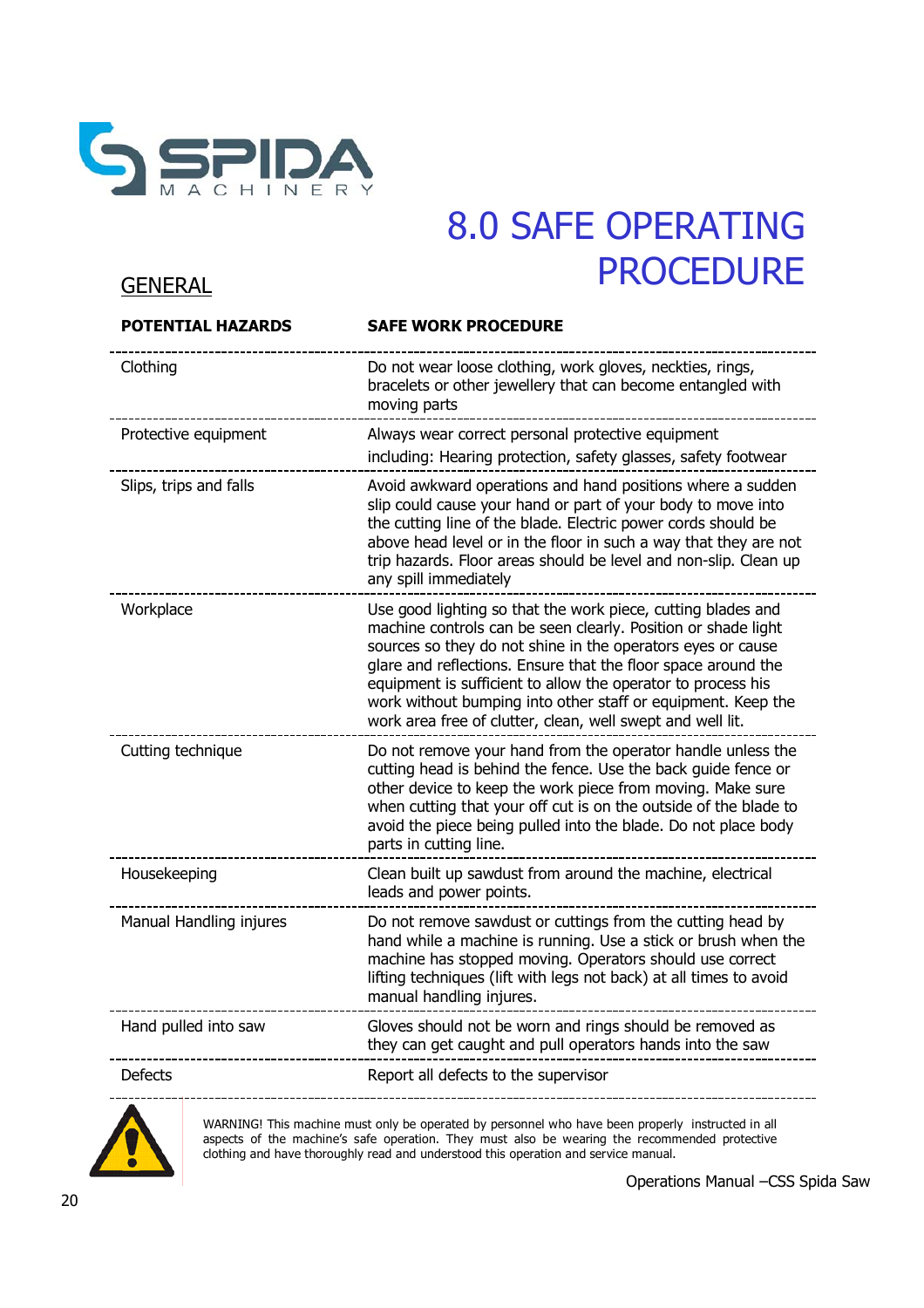

#### **OPERATION**

| <b>POTENTIAL HAZARDS</b>       | <b>SAFE WORK PROCEDURE</b>                                                                                                                                                                                                                                                                                                                                                                                                                                                                                                                                              |
|--------------------------------|-------------------------------------------------------------------------------------------------------------------------------------------------------------------------------------------------------------------------------------------------------------------------------------------------------------------------------------------------------------------------------------------------------------------------------------------------------------------------------------------------------------------------------------------------------------------------|
| Personal Protection            | Wear safety glasses or a face shield. Wear hearing protection<br>that is suitable for the level and frequency of the noise you are<br>exposed to in the work area. Wear dust masks when required.<br>Do not wear gloves when operating this machine.                                                                                                                                                                                                                                                                                                                    |
| <b>Machine Guarding</b>        | Front Guards should be adjusted to 20mm above the thickness<br>of the timber being cut, or as low as practically possible to the<br>fence, which ever is the lower. Make sure all guards are<br>fastened in position.                                                                                                                                                                                                                                                                                                                                                   |
| <b>Material Defects</b>        | Inspect stock for nails or other foreign materials before cutting.<br>Use only material designed for the machine.                                                                                                                                                                                                                                                                                                                                                                                                                                                       |
| Operator Technique             | Stand on the handle side when cross cutting. Pull the cutting<br>head with the hand nearest the handle and hold the timber<br>with the other hand. Make sure that the hand holding the<br>timber is never inline with the saw blade. Do not remove stock<br>from the saw table until the blade has been returned to its<br>home position (behind the fence). Return the saw to its home<br>position after every cut. Make sure off cuts are on the "outside"<br>of the blade this will ensure that they don't get pulled<br>backward into the blade minimising jamming. |
| Lacerations from blade contact | Never place hands, arms or any part of the body across the<br>cutting path of the saw. Do not operate cross handed                                                                                                                                                                                                                                                                                                                                                                                                                                                      |
| Hit by projectiles             | Saw must be switched off and blade completely stopped before<br>attempting to clear blockages or timber jams. Any small off cut<br>should be removed using a push stick which has been properly<br>constructed.                                                                                                                                                                                                                                                                                                                                                         |
| Waste disposal                 | Waste and off cuts should be disposed of in an appropriate<br>manner.                                                                                                                                                                                                                                                                                                                                                                                                                                                                                                   |
| <b>Unattended Saw</b>          | Don not leave a running saw unattended $-$ leave only after the<br>saw has been turned off and has come to a complete stop.                                                                                                                                                                                                                                                                                                                                                                                                                                             |
| <b>Stroke Limiter Stop</b>     | The Stoke limiter must be adjusted and locked so as not to<br>allow the blade to travel closer than 50mm to the front edge of<br>the bench.                                                                                                                                                                                                                                                                                                                                                                                                                             |



WARNING! This machine must only be operated by personnel who have been properly instructed in all aspects of the machine's safe operation. They must also be wearing the recommended protective clothing and have thoroughly read and understood this operation and service manual.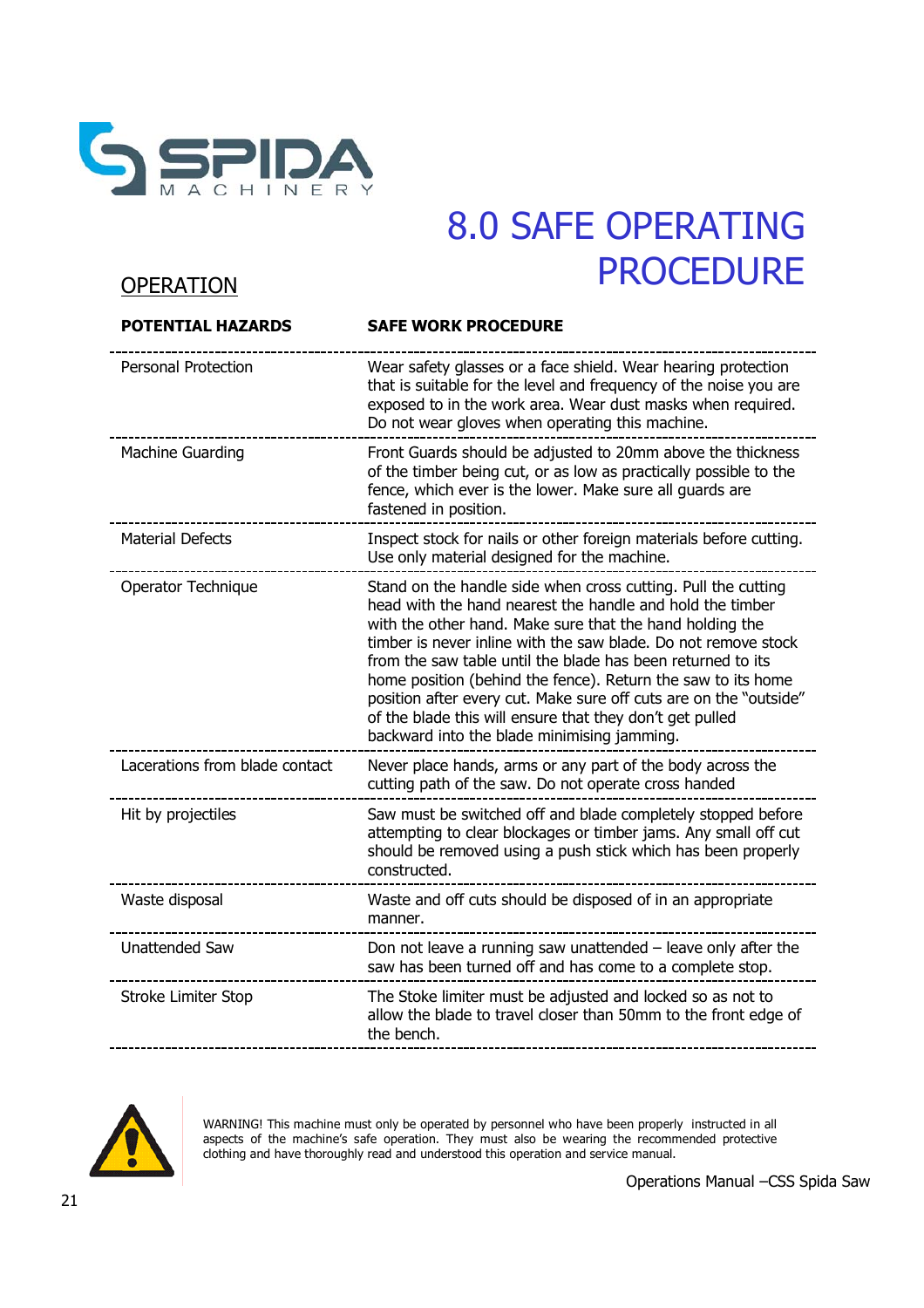

#### **MAINTENANCE**

| <b>POTENTIAL HAZARDS</b>                     | <b>SAFE WORK PROCEDURE</b>                                                                                                                                                                                                                                                                                                                                   |
|----------------------------------------------|--------------------------------------------------------------------------------------------------------------------------------------------------------------------------------------------------------------------------------------------------------------------------------------------------------------------------------------------------------------|
| Cleaning and maintenance<br>preparation      | Turn the power off on the main isolator and use the hole in the<br>switch to lock the switch off before discussing, inspecting,<br>changing, cleaning, adjusting or repairing a blade or a<br>machine. Also turn the power off when discussing the work. Do<br>not use compressed air to remove sawdust etc from machines<br>or clothing.                    |
| Stop / Start Buttons                         | Make sure that Start and Stop buttons are in good working<br>condition and within easy convenient reach of an operator.<br>Start buttons should be protected so that accidental contact<br>will not start the machine.                                                                                                                                       |
| Saw Blades                                   | Ensure all cutting blades are clean, sharp and in good working<br>order so they will cut freely. Ensure that any new blade is the<br>correct size (diameter, number of teeth, arbour size), fitted<br>correctly and rotating the right direction. Inspect new saw<br>blades for damage before use. Always wear gloves when<br>handling blades to avoid cuts. |
| Incorrect electrical isolation of<br>machine | Machine must be switched off and locked out (electrically<br>isolated) before maintenance, cleaning or blade changes. Blade<br>must be stationary.                                                                                                                                                                                                           |
| Incorrect tools                              | Use Correct tools for the job to minimise personal injury and<br>damage to the machine                                                                                                                                                                                                                                                                       |
| <b>Stalled Blade</b>                         | Turn power off before attempting to free a stalled blade                                                                                                                                                                                                                                                                                                     |
| Blade projection                             | The saw must have a positive stop to prevent the blade from<br>travelling beyond the front of the bench.                                                                                                                                                                                                                                                     |
| Defective / Broken return spring             | The saw must have an effective return spring which will return<br>the saw automatically to the back of the table when released at<br>any point of travel. This device must also restrict the saw from<br>rebounding after returning home.                                                                                                                    |
| Guarding                                     | Ensure Guards are fitted correctly, adjusted and in good<br>working order.                                                                                                                                                                                                                                                                                   |
|                                              |                                                                                                                                                                                                                                                                                                                                                              |



WARNING! This machine must only be operated by personnel who have been properly instructed in all aspects of the machine's safe operation. They must also be wearing the recommended protective clothing and have thoroughly read and understood this operation and service manual.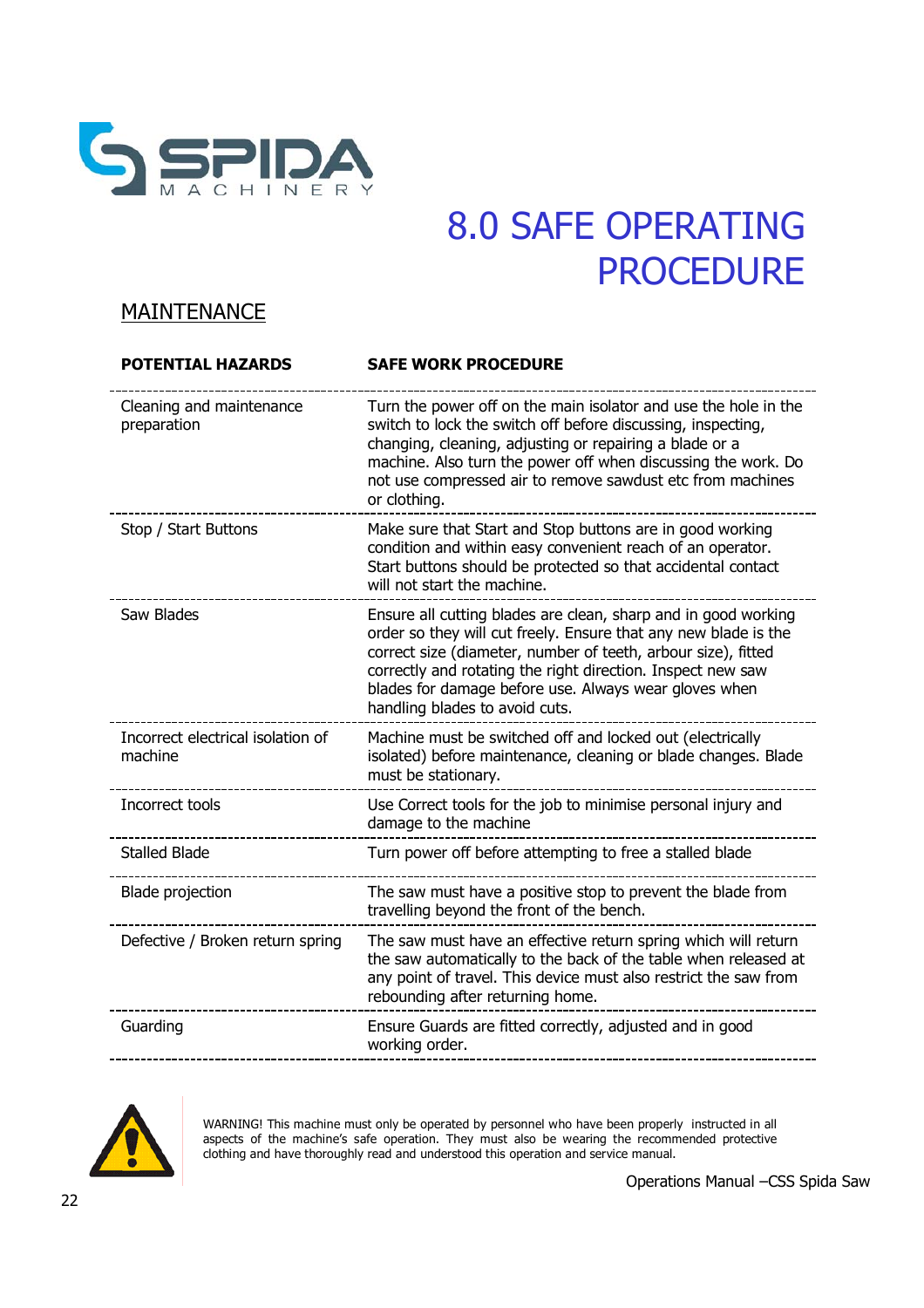

## 11.0 FORESEABLE **MISUSE**

Through experience, SPIDA's technical staff have listed (in order of occurrence) the most common misuses of the machinery by operators, the symptoms that result and the rectification required to address the misuse and return the machine to optimal working order.

| <b>MISUSE</b>                        | <b>SYMPTOM</b>                                                           | RECTIFICATION REQUIRED                                                               |
|--------------------------------------|--------------------------------------------------------------------------|--------------------------------------------------------------------------------------|
| Lack of regular<br>calibration       | 'Creeping'<br><b>Measurements</b>                                        | Check measurements daily, Calibrate if<br>required.                                  |
| Lack of cleaning                     | Inconsistent<br>measurement, motor<br>tripping out                       | Clean saw, especially extrusion tracks, belt on<br>the table and belt under the saw. |
| Sharp objects on<br>the touch screen | <b>Touch panel</b><br>becoming hard to<br>use and possible<br>dead stops | Use your finger or a suitable touch pen on the<br>screen                             |

Any other misuse and resultant damage of the machine is deemed non-foreseeable as its occurrence is not consistent.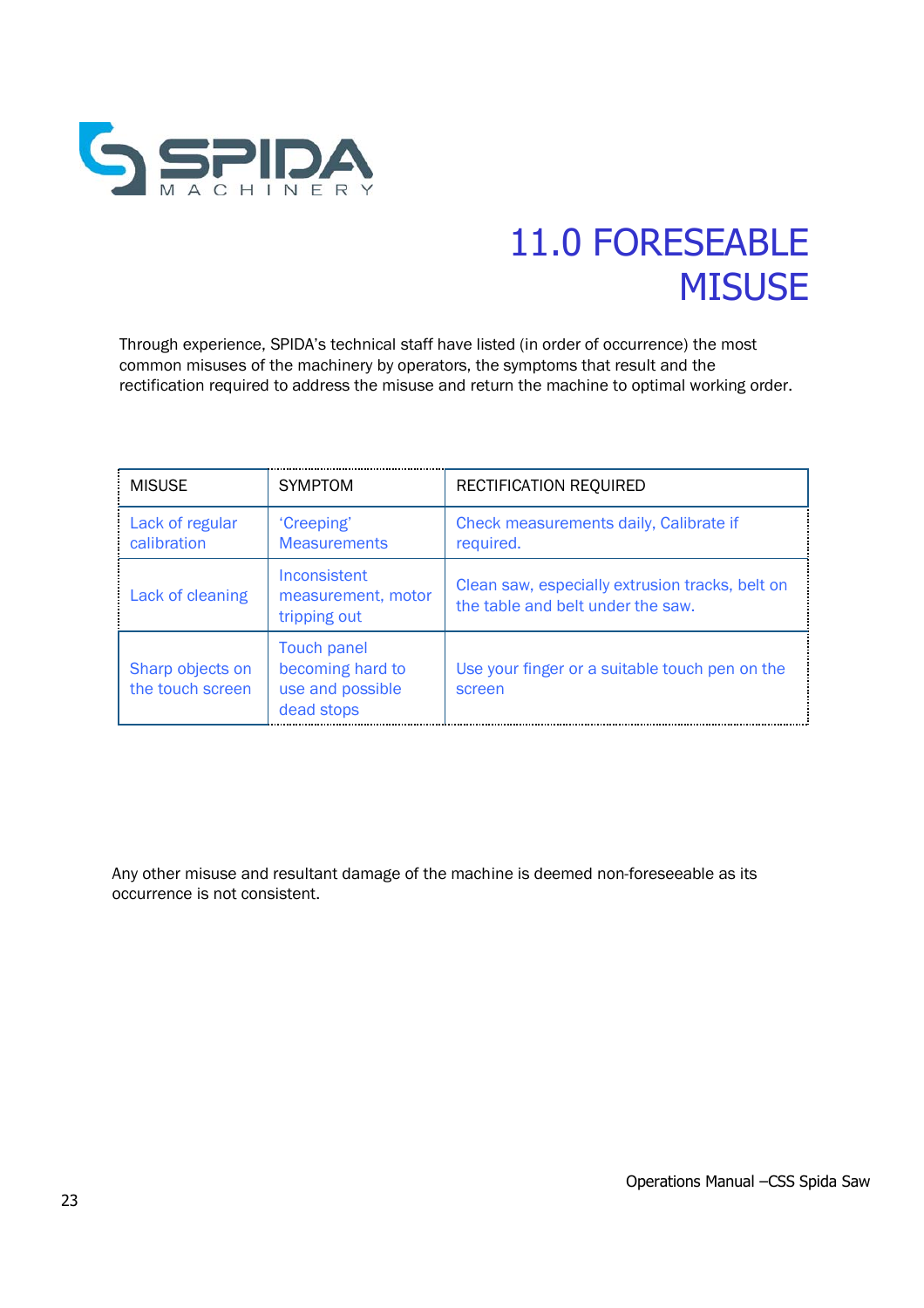

### WARRANTY

Spida Machinery (2000) Limited, a duly incorporated company having its registered office at 1180 Lake Road, Rotorua, New Zealand ("Spida") warrants the machinery/equipment described below for a period of 12 months only from the date specified below subject to the following conditions:

- 1. This warranty is only enforceable by the initial purchaser of the machinery/equipment.
- 2. This warranty only covers defective workmanship and materials.
- 3. Spida extends the original manufacturer's warranty to Spida on all items purchased by Spida and used on this machinery/equipment including motors, saw blades and air cylinders or other such purchased items but does not add any further warranty to those items.
- 4. This warranty only applies if:
	- a) The attached copy of this warranty is signed by the initial purchaser and returned to Spida (PO Box 6273, Rotorua, New Zealand) within 14 days of the date specified below;
	- b) The machinery/equipment is installed by Spida or its authorised installer;
	- c) Regular routine maintenance has been carried out on the machinery/equipment in accordance with the instructions set out in this training manual and the machinery/equipment is properly housed and sheltered;
	- d) The machinery/equipment is operated by competent personnel in accordance with the operating instructions set out in this training manual and not otherwise;
	- e) The machinery/equipment has not been subjected to alterations or repairs or dismantling without prior written approval of Spida. Any parts returned to Spida either for repair or consideration of a warranty claim consequent to an authorisation to dismantle must be prepaid:
	- f) Spida has been notified immediately of any defect or potential warranty claim and will not extend to damage caused by use after failure or potential failure is noticed;
- 5. Spida may, at its option, either repair or replace the defective part upon inspection at the site of the machinery/equipment where originally installed. The warranty does not cover the cost of freight, labour or travelling for the removal or replacement of the defective parts.
- 6. This warranty does not apply to any deterioration due to average wear and tear or normal use and exposure.
- 7. In all warranty matters, including any question of whether this warranty applies to any claim, the decision of Spida is final.

This warranty is the only warranty made by Spida as the manufacturer and is expressly in lieu of and excludes all other warranties, conditions, representations and terms expressed or implied, statutory or otherwise, except any implied by law and which by law can not be excluded.

Neither Spida nor its agents or servants will be liable in any way for any consequential loss, damage or injury including any loss of use, profits or contracts.

The law applicable to this warranty shall be the law of New Zealand and the parties hereto submit to the exclusive jurisdiction of the Courts of New Zealand.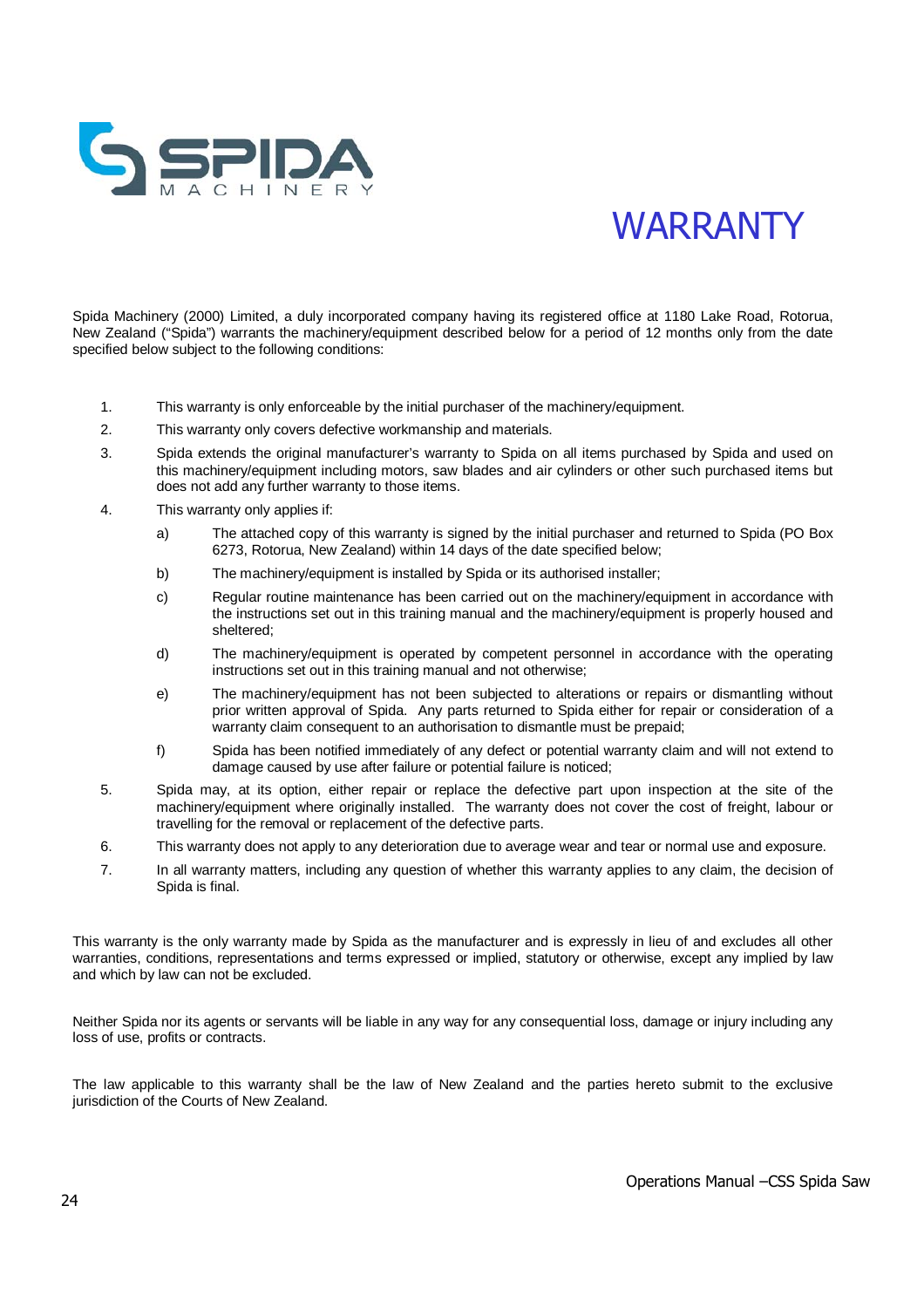

### **WARRANTY**

#### **Machinery/Equipment**

The item bearing the following serial plate:

| Date of Shipment:                                       |                                             |  |  |
|---------------------------------------------------------|---------------------------------------------|--|--|
| Signed by:                                              |                                             |  |  |
| Name:                                                   | on behalf of SPIDA Machinery (2000) Limited |  |  |
| Position:                                               |                                             |  |  |
| <b>Acceptance of Warranty</b>                           |                                             |  |  |
| I acknowledge and accept the contents of this warranty. |                                             |  |  |
| Signed by:                                              |                                             |  |  |
| Name:                                                   | on behalf of the initial purchaser          |  |  |
| Company:                                                |                                             |  |  |
| Position:                                               |                                             |  |  |
| Date:                                                   |                                             |  |  |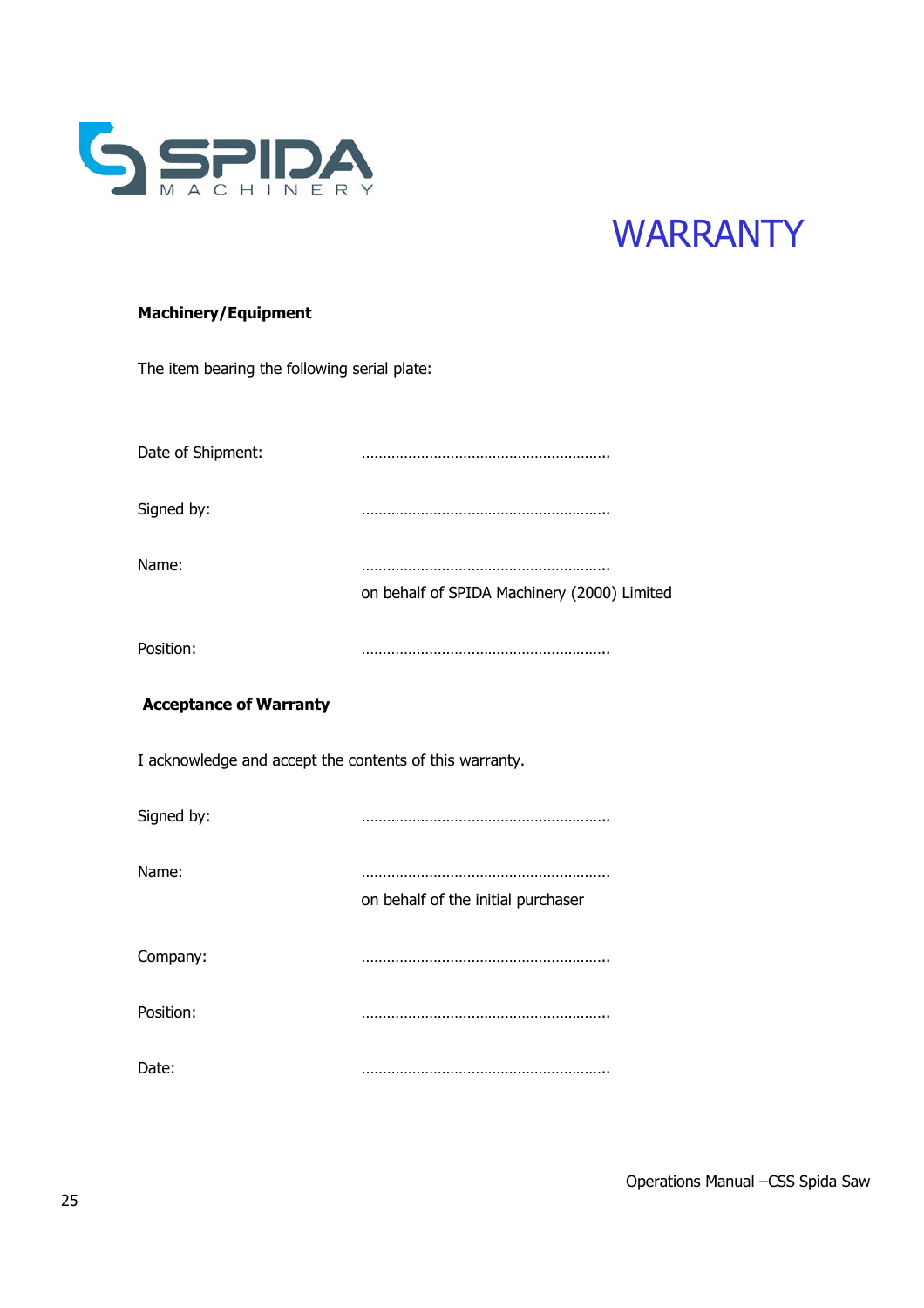

# **ELECTICAL** DRAWINGS